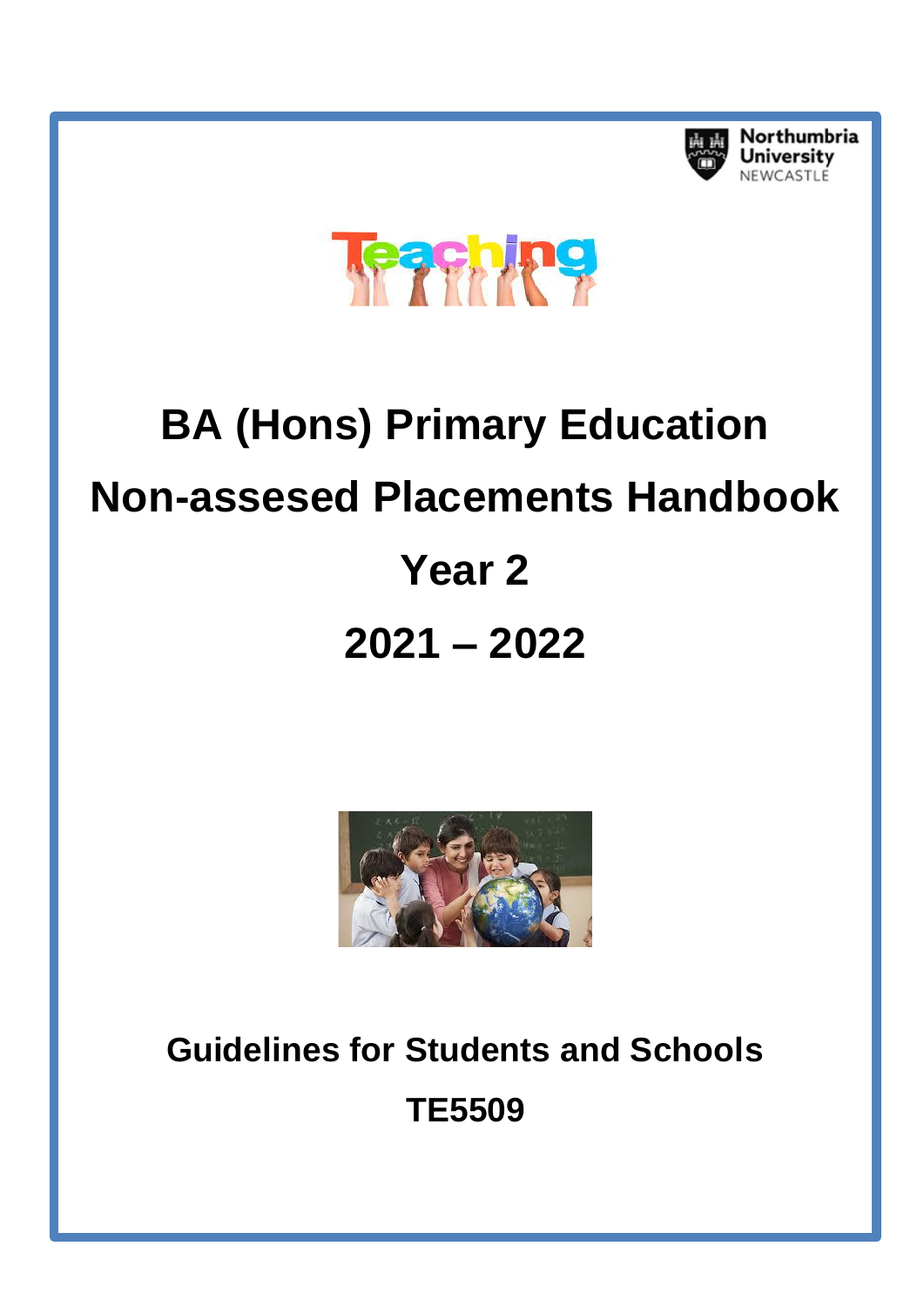# **Contact Details (email communication is best)**

|             | If your query is about:                                                                                                                 | <b>Contact Person</b>                                                                                                                                   | <b>Contact at:</b>                                                                                                                          |
|-------------|-----------------------------------------------------------------------------------------------------------------------------------------|---------------------------------------------------------------------------------------------------------------------------------------------------------|---------------------------------------------------------------------------------------------------------------------------------------------|
| ٠<br>٠<br>٠ | Mentor Training.<br>Second opinion visits.<br>External Examiner visits.                                                                 | Sue Knight<br>Placement Lead                                                                                                                            | Sue.knight@northumbria.ac.uk<br>Tel: 0191 349 5825                                                                                          |
| ٠           | Referred or deferred students.                                                                                                          |                                                                                                                                                         |                                                                                                                                             |
| ٠           | Any urgent issue                                                                                                                        |                                                                                                                                                         |                                                                                                                                             |
| ٠           | Placement allocations<br>A student or students<br>on placement in your<br>school.                                                       | Sue Knight (PGCE),<br>Lorain Miller (BA1 and PGCE-<br>EYP)                                                                                              | Sue.knight@northumbria.ac.uk<br>Tel: 0191 349 5825<br>lorain.miller@northumbria.ac.uk<br>Tel: 0191 215 6914<br>I.a.barker@northumbria.ac.uk |
| ٠           | School visits or<br>observation of students.                                                                                            | Lucy Barker (BA2)<br>Debbie Myers (BA3)                                                                                                                 | Tel: 0191 215 6458<br>debbie.myers@northumbria.ac.uk<br>Tel: 0191 215 6850                                                                  |
| ٠           | A student on block placement,<br>including initial, non-urgent<br>queries and urgent queries if<br>none of the above are<br>contactable | <b>Allocated Link Tutor</b>                                                                                                                             | Add details here when allocated                                                                                                             |
| ٠<br>٠<br>٠ | Placement offers.<br>Partnership Agreements.<br>Allocation of placements.<br>Changes to offers.<br>Finance.                             | Placements Team:<br>Kevin Sugden<br><b>Placement Administrator</b>                                                                                      | hl.placements.education@northumbria.ac.uk<br>Tel: 0191 215 6474 or 6088                                                                     |
|             | University based content                                                                                                                | Programme Leaders:<br>School Direct: Kevin Ardron<br>PGCE Primary: Sophie Meller<br>PGCE EP: Jillian Duncan<br>BA (Hons) Primary- Education: Jo<br>Hume | kevin.Ardron@northumbria.ac.uk<br>Sophie.Meller@northumbria.ac.uk<br>jill.Duncan@northumbria.ac.uk<br>joanna.hume@northumbria.ac.uk         |

We hope that all of our students will work within the expectations of Part 2 of the Teachers' Standards 2012. If you feel this is not the case, or you have any additional concerns, please contact Sue Knight in the first instance.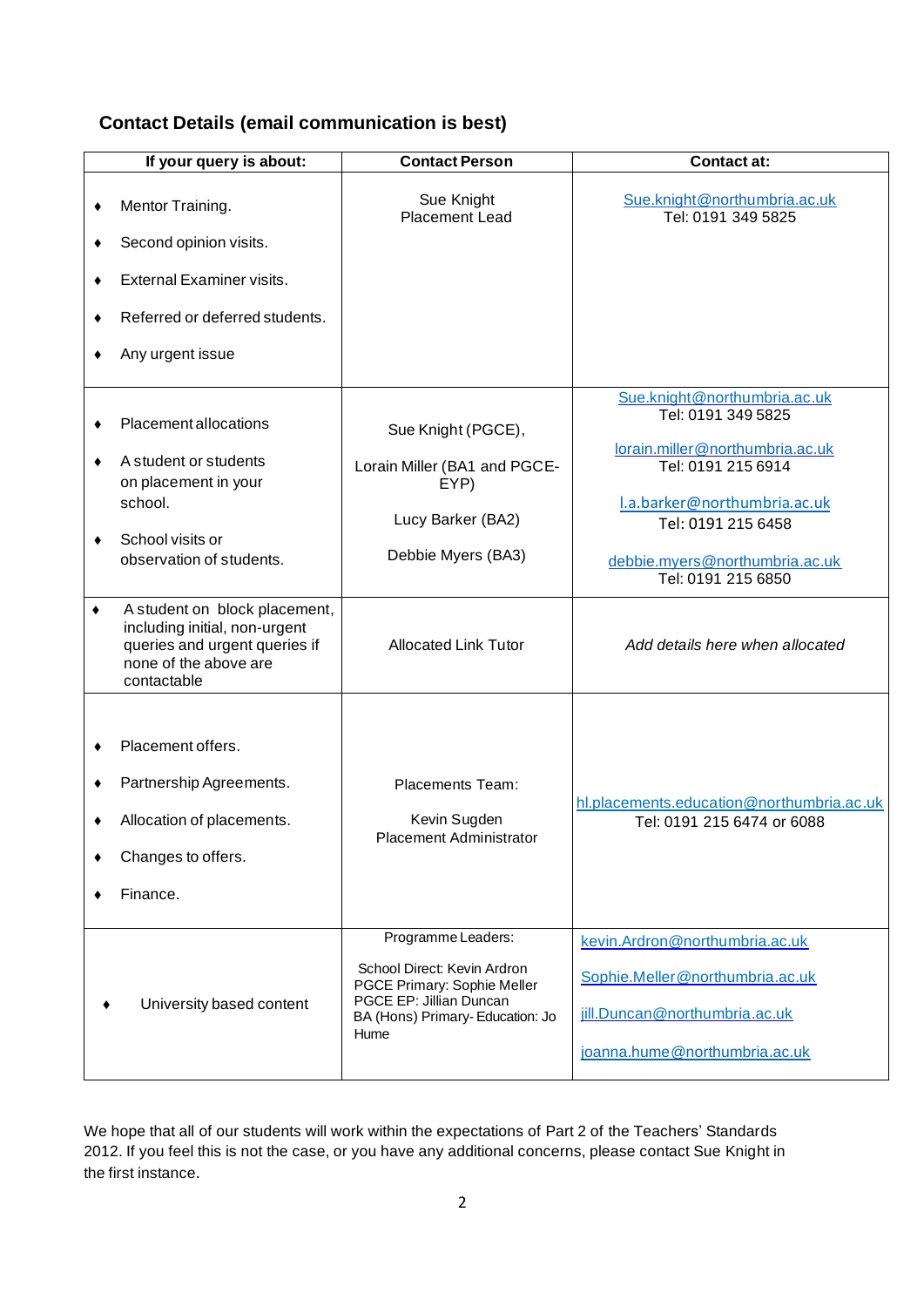| <b>Contents</b>                                                          | Page number     |
|--------------------------------------------------------------------------|-----------------|
| Placement expectations and overview                                      | $4 - 10$        |
| Placement tasks                                                          | $11 - 13$       |
| Formative assessment expectations, including Weekly Journals and Subject | $14 - 17$       |
| Specific lesson Observations                                             | 22-31           |
| Weekly Review of Progress meetings                                       | 15, 24-26       |
| Lesson evaluation                                                        | 25              |
| Peer observation                                                         | 20              |
| Students experiencing difficulties                                       | $\overline{16}$ |
| The school placement files                                               | $\overline{18}$ |
| Lesson planning checklist                                                | $18-19$         |
| Weekly evaluations                                                       | $\overline{19}$ |
| Assessment expectations                                                  | $\overline{21}$ |
| Weekly Journal and examples                                              | 24-26           |
| <b>Subject Specific Lesson Observations</b>                              | 22              |
| Concluding the placement and report forms                                | 27              |

#### **Our vision is to:**

**'create excellent 21st Century educators who can lead and inspire children and young people to reach their full potential. We do this through outstanding partnership working, high aspirations, and having raising achievement at the heart of all we do.'**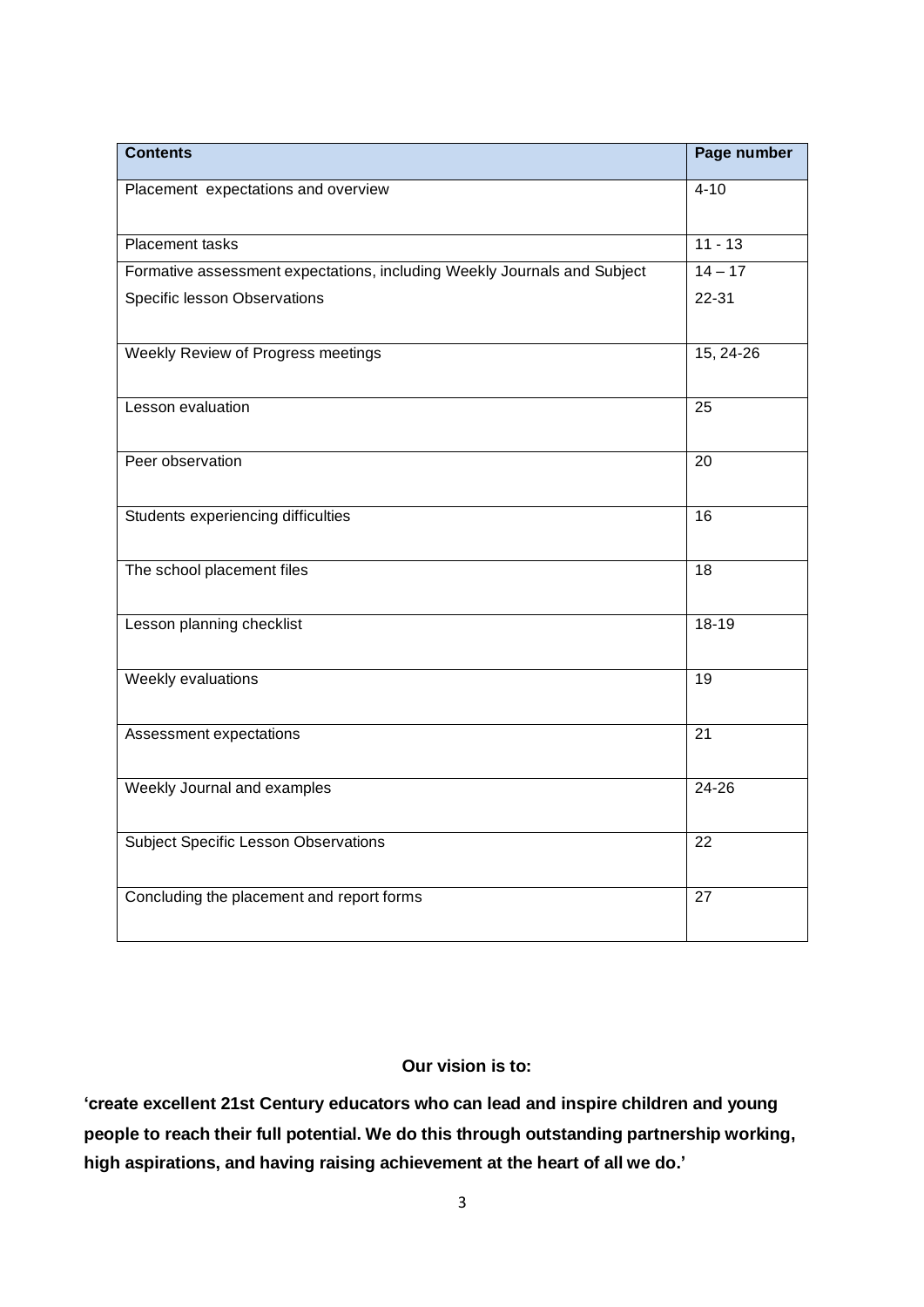#### **Placement Overview**

This non-assessed placement is in one school, arranged in the autumn term. The students will undertake a four-week, non-assessed initial placement, gradually assuming responsibility for a portion of whole class planning, teaching and assessment within the classroom.

For this paired placement, two students are usually placed in the same class and share the planning and delivery of lessons. Team teaching and collaboration are encouraged throughout this placement. The emphasis is initially on students developing an understanding of effective behaviour management, as well as gradually developing their whole class- teaching skills, particularly in the core subjects. Trainees will build on their understanding of pupil progress through focused observation. Students will require a member of staff to be assigned as their mentor throughout their placement time.

At the end of the first phase, schools are required to complete a formative placement report.

# **Experience of working with a whole class. Students will need to gradually gain experience of whole class teaching. This should include:**

- Planning joint lessons (with teacher/peer) and delivering lessons together, e.g. one student/class teacher introducing the lesson, both working with groups during the main part of the lesson and the other student/class teacher concluding the lesson;
- Planning joint lessons (with teacher/or peer) with one student delivering the lesson and the other acting as classroom support;
- Planning and delivering a whole class lesson, identifying the role the other student/ class teacher would undertake during the lesson;
- **Behaviour management will be a key focus** for this first school placement;
- During the placement, it is expected that students will work within the Teachers' Standards, always demonstrating appropriate personal and professional conduct.

#### **Curriculum Expectations**

The BA (Hons) Primary Education curriculum provides a framework of opportunities aligned to, but not limited by the minimum entitlement outlined in the [Core Content Framework \(CCF\).](https://assets.publishing.service.gov.uk/government/uploads/system/uploads/attachment_data/file/974307/ITT_core_content_framework_.pdf) It represents a coherent and carefully sequenced programme of university delivered training sessions that support student teacher learning through critical engagement with their experiences in the classroom.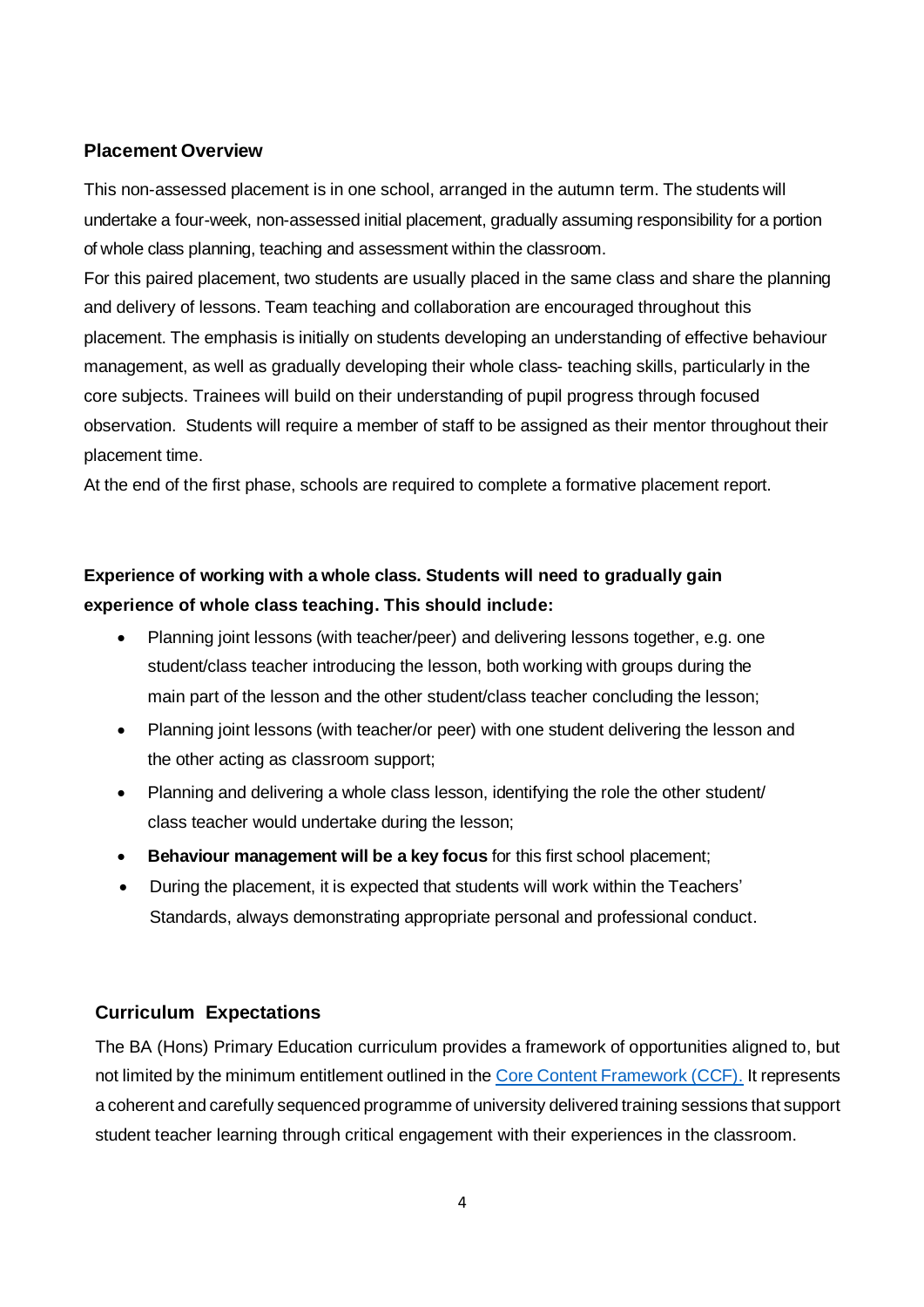A spiral curriculum model for student learning provides opportunities for the 5 core areas of the CCF to be introduced at the beginning of the programme through our university taught sessions. These are built upon through school-based experience and critical reflection on practice and revisited throughout the year as the taught programme aims to support deepen understanding as students' progress towards their early career phase.

## **Modelling Exemplary Practice**

There is an expectation that students have opportunities whilst in the school to observe exemplary classroom practice, throughout the key stages and within a variety of classroom contexts and subjects as stated in Standard 1 of the National Standards for [School Based Initial](https://assets.publishing.service.gov.uk/government/uploads/system/uploads/attachment_data/file/536891/Mentor_standards_report_Final.pdf) [Teacher](https://assets.publishing.service.gov.uk/government/uploads/system/uploads/attachment_data/file/536891/Mentor_standards_report_Final.pdf) Training Mentors (2016).

A minimum of one lesson/intervention per week for the student trainee to observe another teacher/teaching assistant teaching a whole class/group/individual. We do understand that under the current Covid restrictions that moving around the school may not be possible.

To comply with ITT criteria could schools all please ensure that trainee teachers are provided with the following at the commencement of their training in school:

- the child protection policy;
- the staff behaviour policy (sometimes called a code of conduct);
- information about the role of the designated safeguarding lead;
- a copy of 'Keeping Children Safe in Education';
- a priority is for the trainee to read and understand the school's safeguarding policy and procedures, including information regarding Prevent and Covid 19. Ensuring they identify who the designated safeguarding lead is within the school and sign the declaration contained in the school context file.

Full details can be accessed via this link:

Initial teacher training [\(ITT\):criteria and supporting advice \(2021\)](https://www.gov.uk/government/publications/initial-teacher-training-criteria/initial-teacher-training-itt-criteria-and-supporting-advice)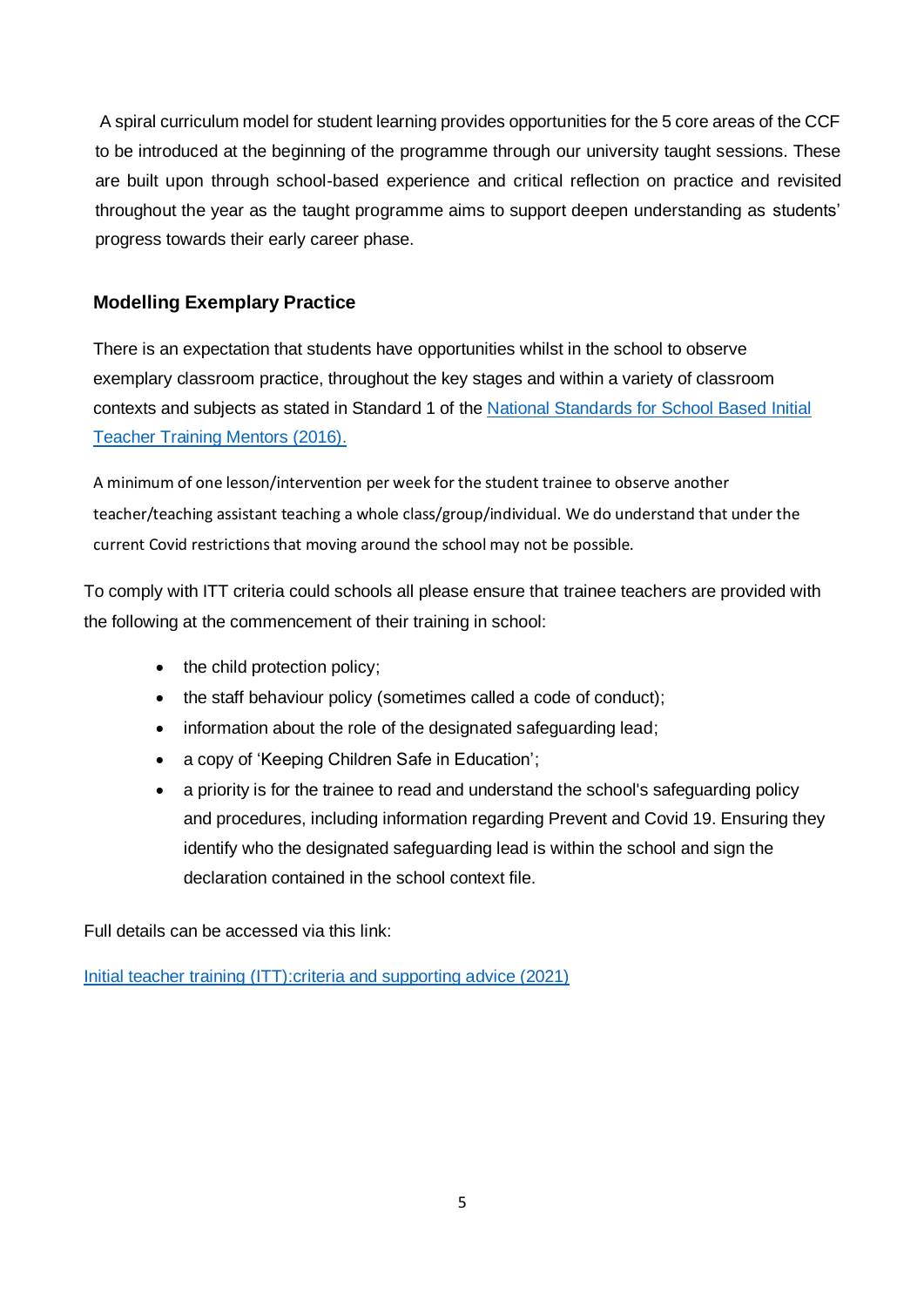# **Placement Dates**

## **4 weeks 22/11/21- 17/12/21**

| <b>Dates</b>           | <b>Students to focus on</b>                                                                                                                                                                                                                                                                                                                                                                                                                                                                                                                                                                           | <b>Class teacher/mentors to</b><br>support with                                                                                                                                                                                                           |
|------------------------|-------------------------------------------------------------------------------------------------------------------------------------------------------------------------------------------------------------------------------------------------------------------------------------------------------------------------------------------------------------------------------------------------------------------------------------------------------------------------------------------------------------------------------------------------------------------------------------------------------|-----------------------------------------------------------------------------------------------------------------------------------------------------------------------------------------------------------------------------------------------------------|
| Week 1<br>w/b 22/11/21 | A priority is to read and understand the<br>schools safeguarding policy and<br>procedures, including information regarding<br>Prevent and Covid 19 procedures. Ensure<br>you identify who the designated<br>safeguarding lead is within the school and<br>sign the declaration contained in the school<br>context file.<br>Be pro-active and begin to undertake some<br>class management tasks during these first<br>few days and throughout the placement<br>with the class teacher's support, and at the<br>class teacher's discretion, such as helping<br>with displays, yard duty or after school | Share the school safeguarding and<br>Covid 19 policy and procedures.<br>Facilitate opportunities to clarify and<br>explain classroom organisation and<br>provide a class timetable.<br>Provide students with any schemes<br>of work or plans for English, |
|                        | club, attending a staff meeting, leading<br>children to and from assembly, stopping<br>children at the end of a lesson, giving the<br>children brief instructions during a lesson<br>etc.<br>Familiarise yourself with the schools'<br>behaviour, special needs, assessment and                                                                                                                                                                                                                                                                                                                       | mathematics and science work over<br>the block placement period.<br>Share the school behaviour policy<br>and explain how it is applied.<br>Explain systems of sanctions and<br>rewards.                                                                   |
|                        | marking policies.<br>Work alongside the class teacher in the<br>host class, observing how he/ she works,<br>and the various strategies and techniques<br>that are used for managing children's<br>behaviour. It is vital that you understand<br>strategies for ensuring that the children<br>behave appropriately and are aware of the<br>need for consistency in managing<br>children's behaviour                                                                                                                                                                                                    | To explain how transitions, routines<br>and relationships are managed in<br>the school and classroom and how<br>these impact on behaviour.<br>would be useful for                                                                                         |
|                        |                                                                                                                                                                                                                                                                                                                                                                                                                                                                                                                                                                                                       |                                                                                                                                                                                                                                                           |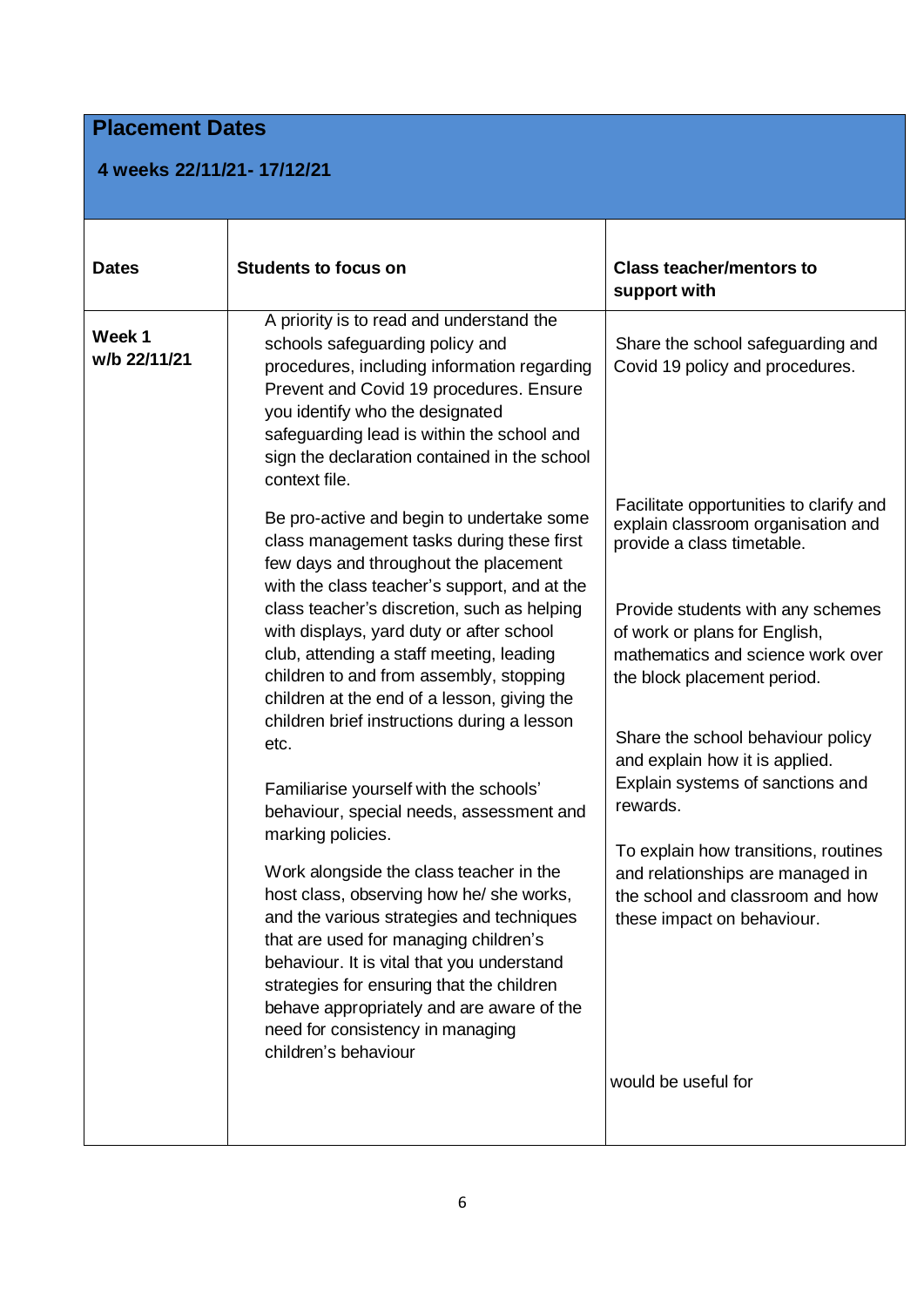| <b>Four focus children</b>                          | It would be useful for students                              |
|-----------------------------------------------------|--------------------------------------------------------------|
| Identify with the help of the teacher and           | to gain an understanding of                                  |
| assessment, four focus children to be               | how assessments are carried                                  |
| monitored throughout the placement and who          | out across the school, for                                   |
| are representative of the range of attainment in    | example, SATS/other                                          |
| English and mathematics in the class. Begin to      | assessments are                                              |
| collect samples of work for these children          | administered.                                                |
| (photocopied) from English and mathematics          |                                                              |
| books. Annotate and describe what the child         | It would also benefit students<br>to become aware of how the |
| can do in relation to the learning objectives and   |                                                              |
| whether the work was independent or required        | host school analyses the                                     |
| support. This work will be added to the focus       | assessment data and tracks                                   |
| children's profile in your planning and             | pupils within and across year                                |
| assessment file. Update these gradually with        | groups.                                                      |
| information relating to achievements in other       |                                                              |
| subjects, including cross- curricular/topic         |                                                              |
| focused learning.                                   |                                                              |
|                                                     |                                                              |
| Prepare a list of questions to discuss with the     |                                                              |
| class teacher or training co-ordinator during the   |                                                              |
| week. These questions should focus on the           |                                                              |
| teacher's use of assessment, target setting and     |                                                              |
| pupil tracking of children's ability in English and |                                                              |
| mathematics in the class. This completed            |                                                              |
| information will then be placed in the planning     | Class teacher/school based                                   |
| and assessment file.                                | mentor to carry out student file                             |
|                                                     | check.                                                       |
|                                                     |                                                              |
| Ensure that the planning and assessment and         |                                                              |
| school context files contain all the relevant       |                                                              |
| required information including notes on the         |                                                              |
| school marking policy.                              |                                                              |
| Observe a science lesson during this week,          |                                                              |
| either in host class or in another class. Reflect   |                                                              |
| on the organisation of the lesson and the use of    |                                                              |
| resources seen. Discuss the lesson outcomes         |                                                              |
| with each other and class teacher.                  | Provide informal feedback on                                 |
|                                                     | this teaching session.                                       |
| Prepare to teach an element of English,             |                                                              |
| mathematics or science (mental/oral starter,        |                                                              |
| introductory session, guided group work,            |                                                              |
| plenary etc.) to a group of children of similar     |                                                              |
| ability, including one of the focus children,       |                                                              |
| using the teacher's planning as a starting point.   |                                                              |
| With support from the class teacher, each           |                                                              |
| student will need to develop his/her own lesson     |                                                              |
| plan for the group of children they will be         |                                                              |
| teaching towards the end of the week. Use the       |                                                              |

booklet.<br>Booklet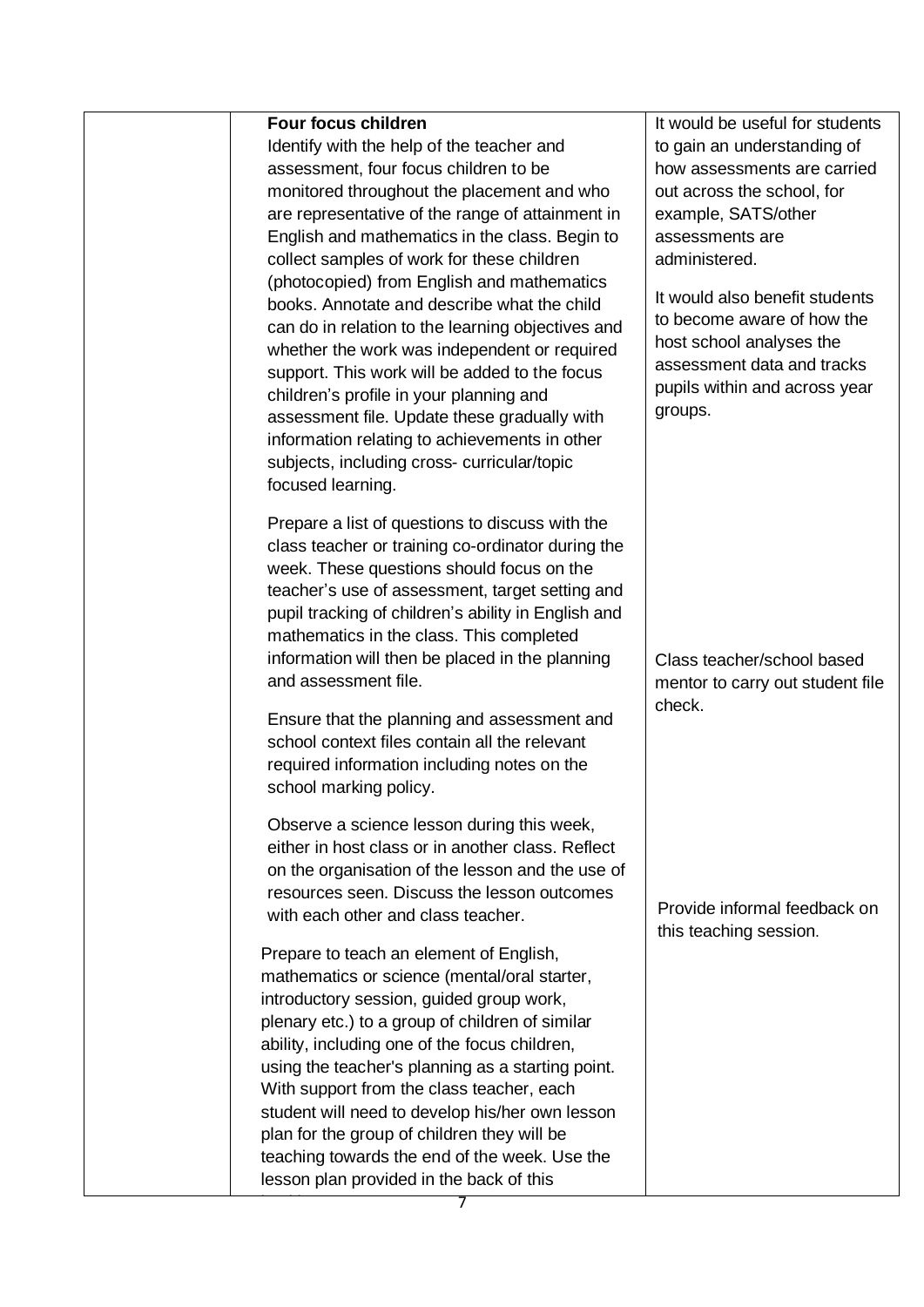|  | Assessment information gathered to date, in<br>relation to the focus child, should be used when<br>planning the group activity. After the teaching<br>activity discuss the outcome with the class                                                                                                                                                                                                      |                                                                                                                                                                                     |
|--|--------------------------------------------------------------------------------------------------------------------------------------------------------------------------------------------------------------------------------------------------------------------------------------------------------------------------------------------------------------------------------------------------------|-------------------------------------------------------------------------------------------------------------------------------------------------------------------------------------|
|  | teacher / peer and then annotate your lesson<br>plan in light of this discussion. Please reflect on :<br>What each of the children know and can<br>$\bullet$<br>do and what evidence there is to support<br>this;                                                                                                                                                                                      | Timetable a regular weekly<br>review of progress meeting.<br><b>Inform university Link Tutor</b><br>when this will be.                                                              |
|  | What are the implications for future<br>$\bullet$<br>teaching during this placement?<br>Identify on the lesson plan points for future<br>$\bullet$<br>action with regard to your teaching and<br>children's learning;<br>Identify a strength and a target based on<br>$\bullet$<br>your own teaching to carry forward into<br>the placement;<br>Update the pupil profiles of any children<br>$\bullet$ |                                                                                                                                                                                     |
|  | who were in the taught session.<br>Observe how Foundation subjects are taught in<br>school and the use of technology in the class.                                                                                                                                                                                                                                                                     | Mentors are asked to ensure<br>that students get the<br>opportunity to observe good<br>practice across different keys<br>stages within the school during<br>the course of the whole |
|  | Complete behaviour management task from<br><b>Placement task list.</b>                                                                                                                                                                                                                                                                                                                                 | placement, including<br>observation of phonics and<br>early maths in Foundation<br>Stage and Key Stage 1, as<br>well as gaining an<br>understanding of KS2<br>expectations.         |
|  |                                                                                                                                                                                                                                                                                                                                                                                                        | Agree a weekly timetable<br>for the trainee, referring to<br>expectations for 1-1, group<br>and whole class teaching<br>expectations and placement<br>tasks.                        |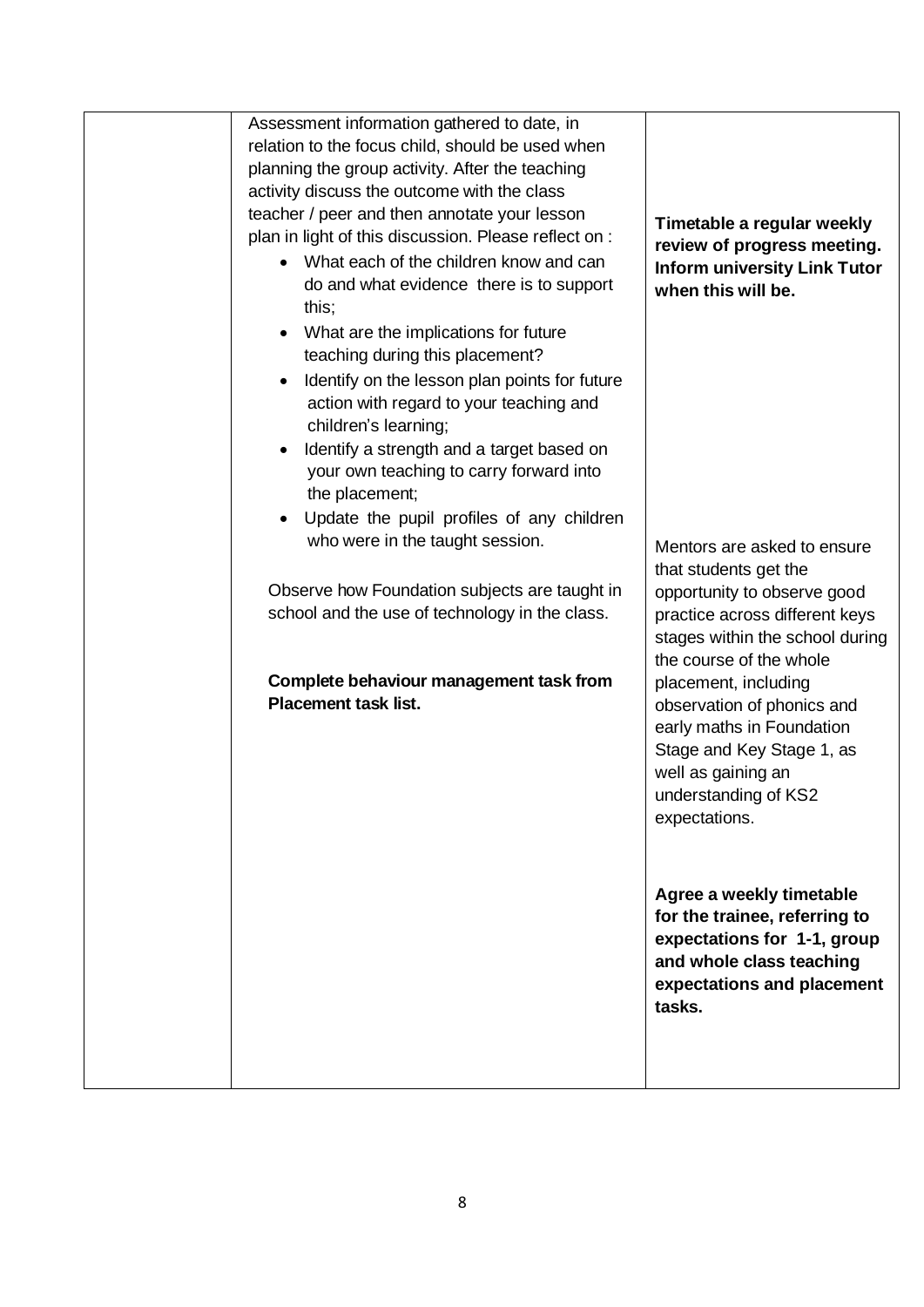| Week <sub>2</sub> | Students should continue to observe and assist                                                                                                                                                                                                                  |                                                                               |
|-------------------|-----------------------------------------------------------------------------------------------------------------------------------------------------------------------------------------------------------------------------------------------------------------|-------------------------------------------------------------------------------|
| w/c 29/11/21      | the class teacher.                                                                                                                                                                                                                                              |                                                                               |
|                   | In addition, the student should spend time<br>teaching an element of English, mathematics or<br>science to a group of children with at least one<br>focus child in the group (mental/oral starter,<br>introductory session, guided group work,<br>plenary etc). | <b>Check student files to</b><br>ensure they are well                         |
|                   | After the teaching activity discuss the outcome<br>with the class teacher / peer and then annotate<br>lesson plans in light of this discussion.                                                                                                                 | organised and contain<br>the required<br>information. Sign<br>contents pages. |
|                   | Ensure that files are correctly<br>organised and contain the required<br>information.                                                                                                                                                                           | Discuss personal targets<br>for the next week.                                |
|                   | A strength should be identified and a personal<br>target set for the first teaching week.                                                                                                                                                                       | Agree a weekly timetable for<br>the trainee, referring to                     |
|                   | Detailed planning completed and discussed with<br>class teacher in preparation for at least the first<br>lesson taught in each subject area.                                                                                                                    | expectations for 1-1, group<br>and whole class teaching.                      |
|                   | <b>Complete 3 placement tasks</b>                                                                                                                                                                                                                               |                                                                               |
|                   |                                                                                                                                                                                                                                                                 |                                                                               |
|                   |                                                                                                                                                                                                                                                                 |                                                                               |
| Weeks 3 and 4     | Students will work up to a timetable that                                                                                                                                                                                                                       | A sample day might look                                                       |
| 6/12-18/12/21     | includes approximately:                                                                                                                                                                                                                                         | like the following:                                                           |
|                   |                                                                                                                                                                                                                                                                 |                                                                               |
|                   | 60% time in the host class, teaching parts of<br>some lessons, e.g. starter/plenary while pair                                                                                                                                                                  | Student role<br>Student A- leads                                              |
|                   | and class teacher are in the class, planning                                                                                                                                                                                                                    | teaching Student B-                                                           |
|                   | and teaching of groups. This can move to                                                                                                                                                                                                                        | sion<br>provides                                                              |
|                   | teaching whole class lessons after week 3.                                                                                                                                                                                                                      | First<br>sess<br>classroom support                                            |
|                   |                                                                                                                                                                                                                                                                 | <b>Break</b>                                                                  |
|                   | 20% planning and assessment/focus children                                                                                                                                                                                                                      | Student A- leads                                                              |
|                   | and whole class. Placement tasks.                                                                                                                                                                                                                               | teaching Student B-<br>observes in another class                              |
|                   | 10% focusing on one core subject                                                                                                                                                                                                                                | Second                                                                        |
|                   |                                                                                                                                                                                                                                                                 |                                                                               |
|                   |                                                                                                                                                                                                                                                                 |                                                                               |
|                   | (observation of teaching/looking at<br>work/schemes etc.)                                                                                                                                                                                                       | Lunch                                                                         |
|                   |                                                                                                                                                                                                                                                                 | Student B- leads<br>teaching Student A-                                       |
|                   | 10% working on personal targets                                                                                                                                                                                                                                 | observes in another class                                                     |
|                   | Complete 3 placement tasks each week                                                                                                                                                                                                                            | sessio<br>Third                                                               |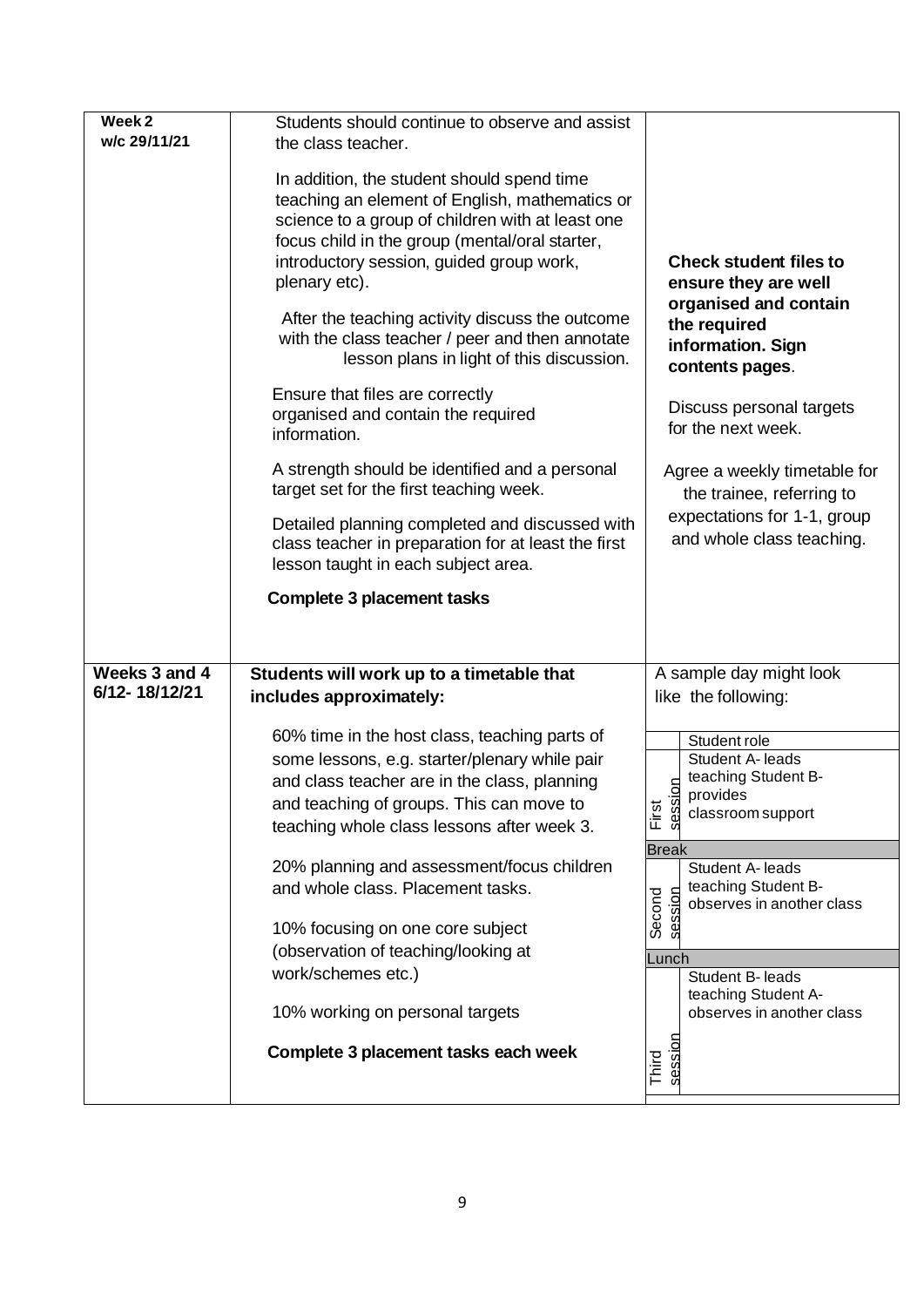| Week 4 |                                   | Oversee timetable for                                        |
|--------|-----------------------------------|--------------------------------------------------------------|
|        | <b>Complete 3 placement tasks</b> | each weeks' teaching                                         |
|        |                                   |                                                              |
|        |                                   | Observe each student                                         |
|        |                                   | teaching                                                     |
|        |                                   | and provide verbal and                                       |
|        |                                   | written feedback                                             |
|        |                                   | (ungraded)                                                   |
|        |                                   |                                                              |
|        |                                   |                                                              |
|        |                                   |                                                              |
|        |                                   |                                                              |
|        |                                   |                                                              |
|        |                                   | Complete a placement report.                                 |
|        |                                   | This requires no grading but                                 |
|        |                                   | provides summative comments<br>against each of the criteria, |
|        |                                   | helping students to prepare for                              |
|        |                                   | the second phase.                                            |
|        |                                   |                                                              |
|        |                                   |                                                              |
|        |                                   |                                                              |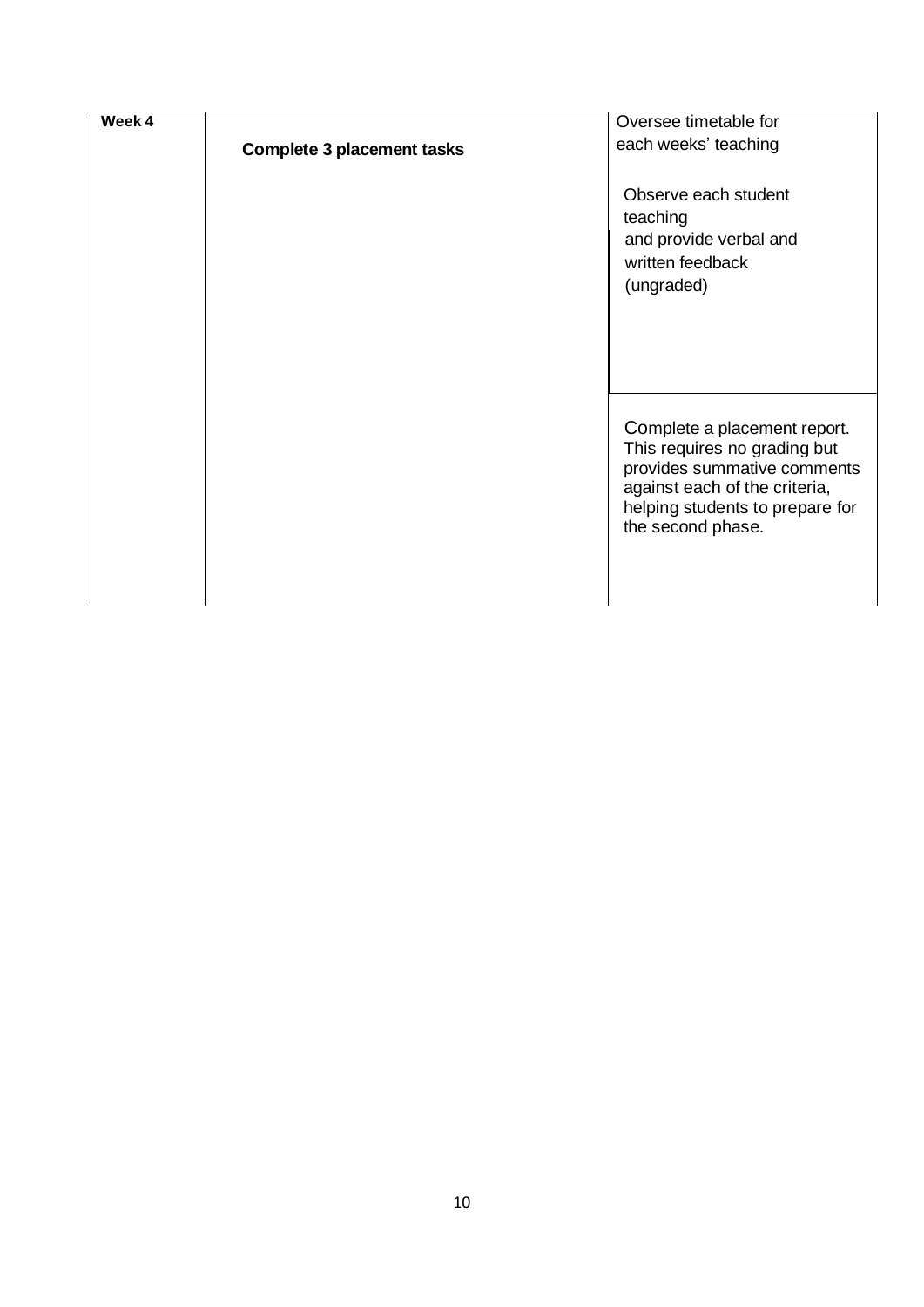## **TE5509**

### **4-week non-assessed PLACEMENT TASKS**

### Portfolio of Subject Specific Teaching Tasks

The nature of the tasks, and assessment requirements from other modules, mean that you need to be organised and focused and address the tasks systematically. It is suggested that you choose **2/3 task per week** to complete, in a flexible order that suits the demands of your particular placement. There are ten tasks in total – three for each core subject and a behaviour management task. Share the tasks with your mentor and make a plan to complete them within the placement weeks. Tasks could be delivered to the whole class or to small groups. Completion of these tasks will form an evidence base to support your application for Recommendation for Qualified Teaching Status (QTS).

For each of these tasks you need to plan and carry out a teaching activity and then write a reflective statement based on these activities, which you will upload to your ILDP. Planning should be recorded using the Northumbria University planning proforma. There will be guidance during placement lectures about how to structure and write an informative reflective statement. Every lesson delivered must be evaluated in accordance with the impact it has had upon pupil progress.

## **Task 1 English – Phonics**

Find out about the way your placement school delivers phonics. This may be using a scheme of work (Read Write Inc., Jolly Phonics, Letters and Sounds). Plan and teach a phonics session using the school's format as a guide. Write a detailed reflection using the reflective section of the Northumbria lesson planning proforma of what you have learnt about teaching phonics with critical comment where appropriate, including reference to the core criteria for ensuring 'High Quality Phonics'.

[https://www.gov.uk/government/uploads/system/uploads/attachment\\_data/file/298420/phoni](https://www.gov.uk/government/uploads/system/uploads/attachment_data/file/298420/phonics_core_criteria_and_the_self-assessment_process.pdf) cs core criteria and the self-assessment process.pdf

## **Task 2 English –Guided reading**

Arrange to watch a guided reading session during your serial placement. This can be a session for the host class or another class in your placement school, as appropriate. It can be a guided reading session to one group or to a range of ability groups. Write a reflective statement recording how successful you feel you have been and your thoughts about the value of guided reading in small groups. Consider the impact on both High Quality Phonics teaching and developing children's reading skills.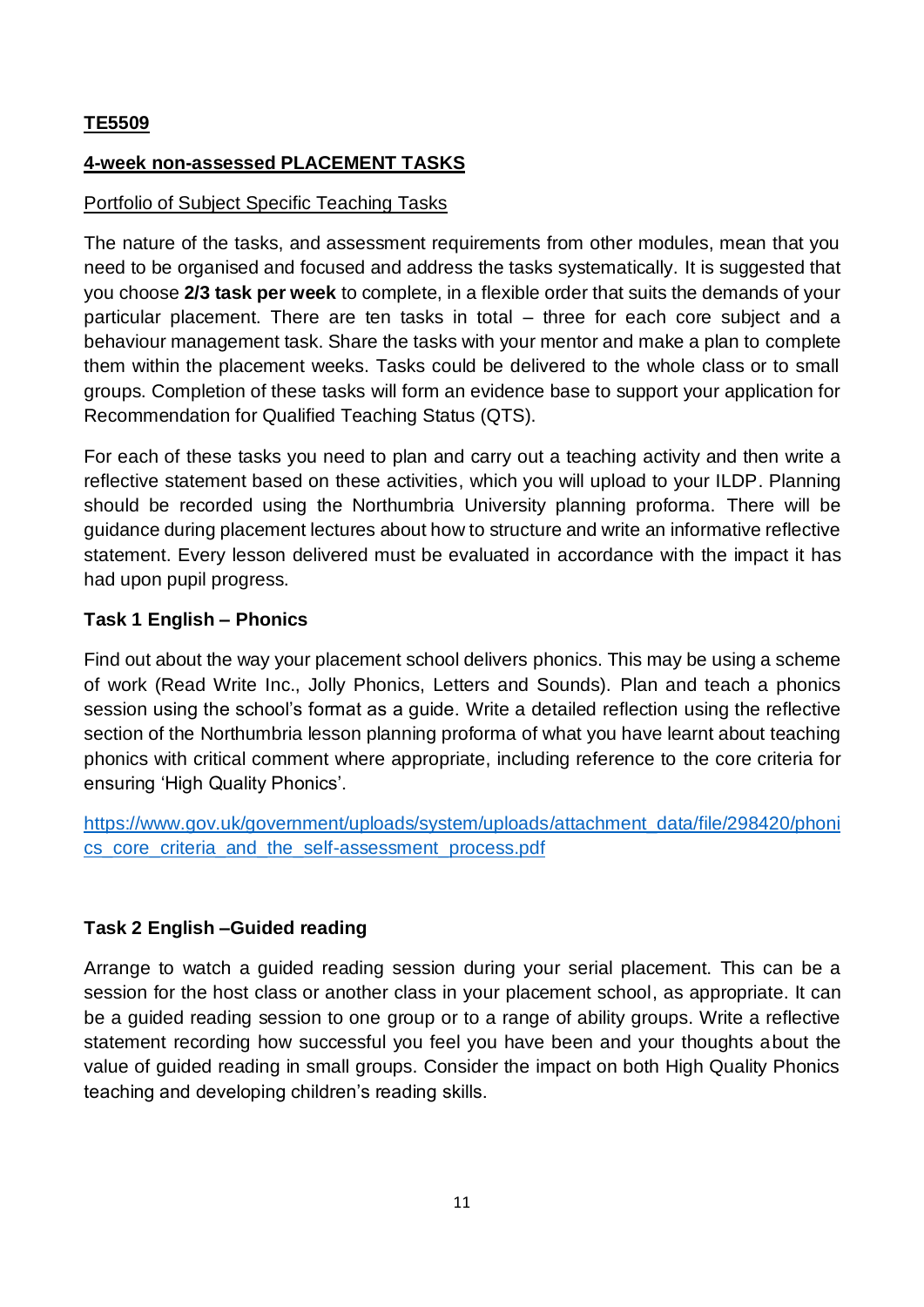## **Task 3 English – Developing early writing**

Consider your understanding of the development of children's early writing as delivered by your taught university sessions. Supplement this (if possible) while you are on placement by considering how the teacher models for and develops effective writing with the children. Plan and deliver a session designed to develop children's early writing at an appropriate level for your placement class. E.g. you could choose a writing stimulus such as an object or a story sack. Write a detailed reflection of what you have learnt about strategies to develop early writing with critical comment where appropriate.

## **Task 4 Mathematics – Problem solving**

Plan and deliver a problem solving activity to a whole class (or smaller teaching group). Think about the context for your problem – it may be linked to one or more of the number operations. Reflect on what you are assessing – is it the final answer or the processes involved? How might you assess learning? Write a reflective statement detailing what you have learnt.

## **Task 5 – Mathematics – Concrete Resources in mathematics teaching**

Plan and deliver a mathematics session to a whole class (or smaller teaching group). As part of this activity, look for suitable mathematic concrete resources to support learning. This could be numicon, multilink, hand puppets, dice etc.

Consider why you have chosen to use this resource to support leaning specifically. Write reflective statement discussing how the use of concrete resources has impacted upon the child(ren)'s learning.

## **Task 6 – Mathematics - The Role of Questioning in mathematics**

Plan and deliver a mathematics session to a whole class (or smaller teaching group) linked to the scheme of work or topic your class is currently scheduled to receive. In your planning, focus particularly on the types of questions you will ask and how these can identify any errors or misconceptions. Write a reflective statement considering how the use of questions improved the children's understanding of mathematical concepts.

## **Task 7 – Science – Teaching and learning in science**

Discuss with your mentor how science is delivered in your class. Find out what science is being taught in your class and in the wider school (look for long and medium term plans). What strategies are used to plan and deliver effective science lessons? Write a reflective account of what you have learnt and link this to your developing understanding of the principles of effective science teaching from your university sessions. This activity will inform the next two tasks so it will be sensible to carry out this science task before the others.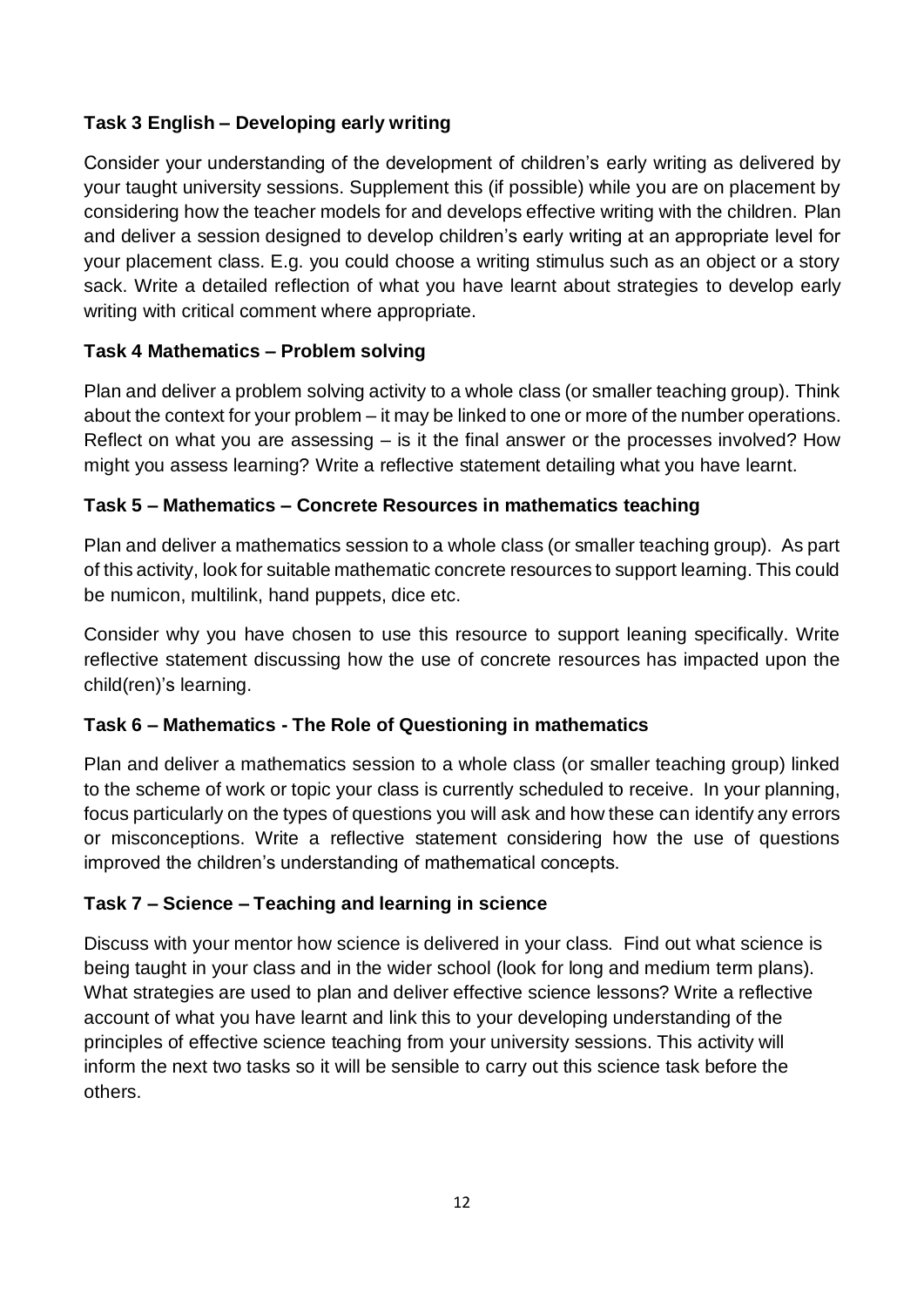### **Task 8 – Science - Planning and Teaching in Science**

Plan and deliver a practical science session to a whole class (or smaller teaching group) on any subject knowledge aspect of the science curriculum in your chosen age phase. This could be linked to an existing topic within the class. Focus particularly on finding an engaging starting point and your use of suitable resources – what are you using to make the activity effective and to help the children learn? How important are practical resources for successful learning in science? Write a reflection on your experience.

### **Task 9 – The Role of Questioning in science**

Plan and deliver a practical science activity (to the whole class or smaller group) linked either to the current science topic in the class or based upon an area for development in your science subject knowledge. Focus particularly on the types of questions you will ask and how these can identify children's prior knowledge and any errors or misconceptions. Write a reflection based upon your experiences of using questioning in science to develop understanding.

### **Task 10 (to be completed in week 1)**

#### **Behaviour management – Behaviour for Learning**

Locate a copy of the school's Behaviour policy. Reflect on how the school manages the childrens' behaviour in and around school and in classrooms. Does the school use rewards and sanctions or only rewards? What do children like/dislike about the systems in place? What do you like/dislike about the systems in place?

After discussion with the class teacher, design a behaviour management tool that supports the school's policy for behaviour. This could be a reward system (extrinsic) or a behaviour for learning technique (intrinsic motivation). Use the system in the classroom with the teacher's support and review how well it worked.

*Intrinsic motivation refers to behaviour that is driven by internal rewards. In other words, the motivation to engage in a behaviour arises from within the individual because it is naturally satisfying to you. This [contrasts](https://www.verywellmind.com/differences-between-extrinsic-and-intrinsic-motivation-2795384)  [with extrinsic motivation,](https://www.verywellmind.com/differences-between-extrinsic-and-intrinsic-motivation-2795384) which involves engaging in a behaviour in order to earn external rewards or avoid consequences.*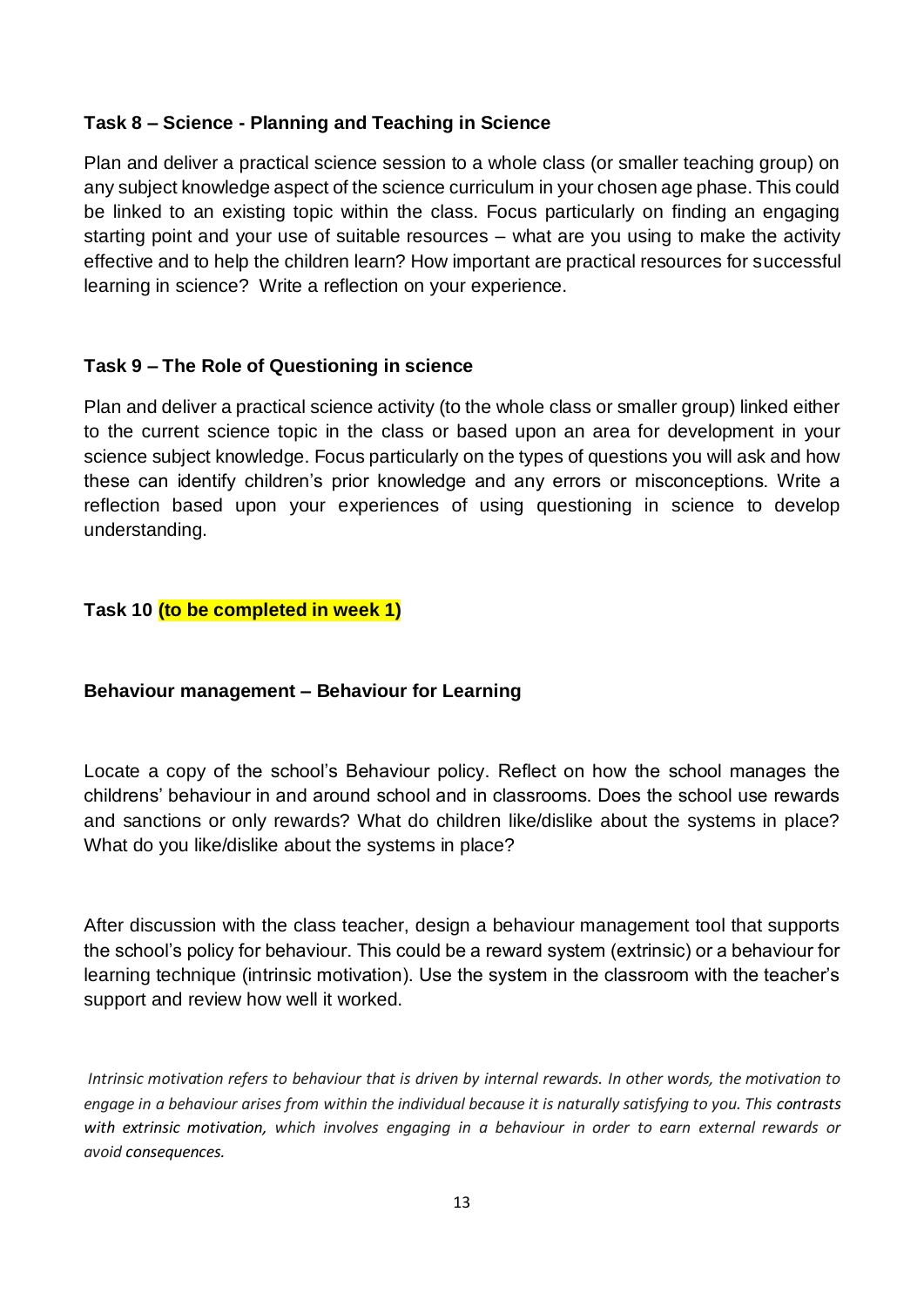## **Assessment**

For this **unassessed** phase of the placement the Weekly Review of Progress is the main formative assessment opportunity, informing feedback and specific targets to ensure progress is made and enable students to progress to their second phase of placement. The Weekly Journal, completed by the teacher, which will also include a minimum 1 Subject Specific Lesson Observation, will also inform this formative feedback.

Although unassessed, if any aspect of this placement is causing concern, please refer to the cause for concern procedure and inform the Link Tutor.

### **Teaching Weeks**

#### **Students have a responsibility to:**

- Work on personal targets set each week;
- Proactively improve their own subject knowledge, with a strong focus on English/mathematics and science in KS1 and KS2;
- Respond professionally to advice given, as well as proactively seek advice;
- Reflect on and analyse all taught activities and lessons, annotate planning accordingly;
- Observe their partner teaching for approximately 10 minutes, record the observation on the Peer Observation Feedback Record Sheet, and give appropriate feedback; (where students are not in a paired placement it would be helpful if the class teacher could undertake a similar observation and feedback session);
- Complete a weekly evaluation (using the proforma on Blackboard)
- Prepare for the Weekly Review of Progress meetings appropriately;
- Keep notes from tutorials and points discussed with class teacher / mentor;
- Update records on the four focus children, outlining their progress;
- Continue to update both files, which are always available for scrutiny from school and university staff;
- Manage time efficiently to meet the demands of the placement;
- Maintain an excellent punctuality and attendance record.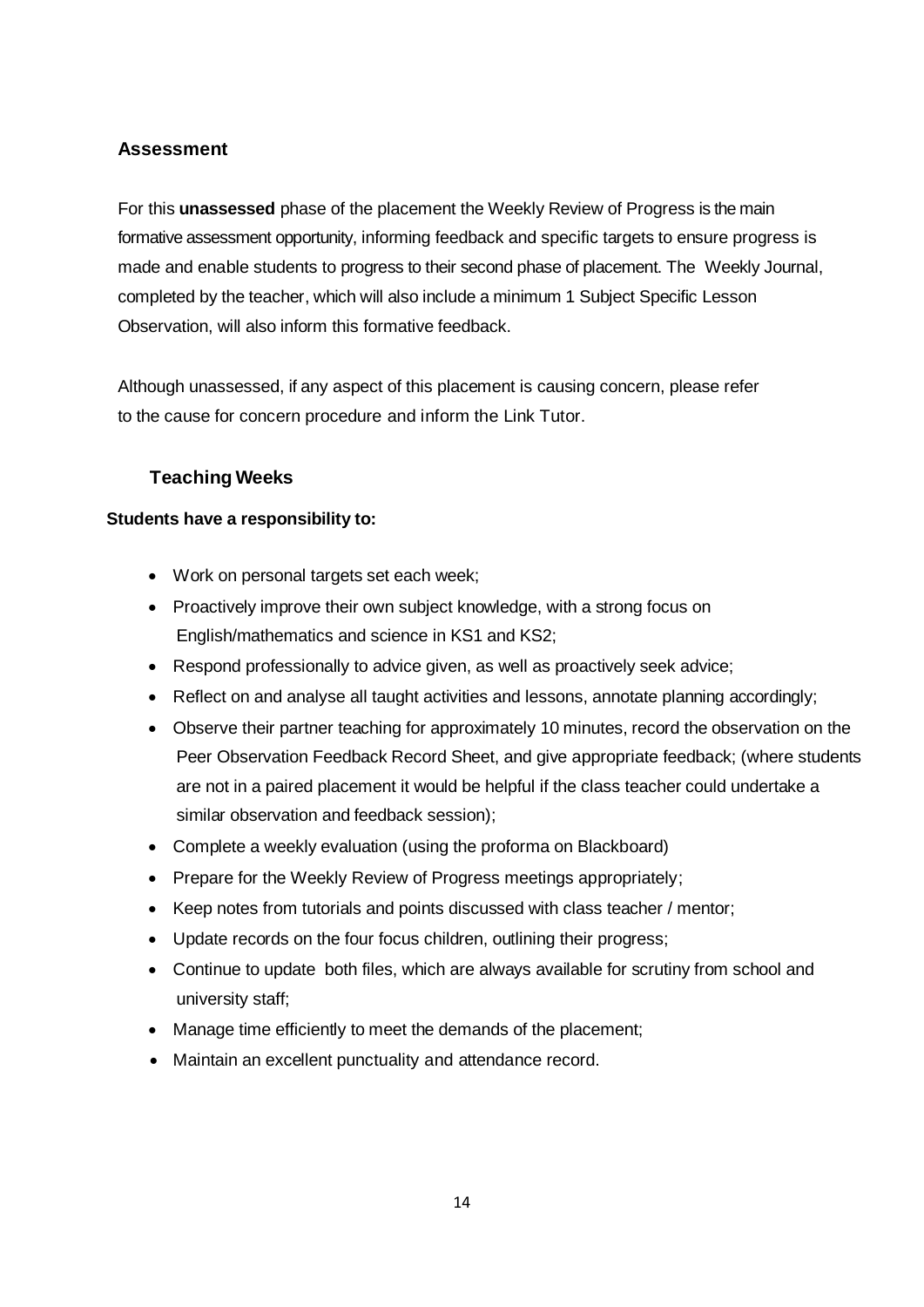#### **Placement Feedback and Support**

#### **Weekly Journal**

The Weekly Journal Is intended to be a working document to capture the teaching and wider professional experience and behaviours of trainees across each week of placement. This can include dipping into parts of lessons observing activities and tasks throughout the week (two examples are included on p.24). Strengths and areas for development can be recorded in anticipation of the Weekly Review of Progress.

#### **Weekly Review of Progress Tutorials**

**The Weekly Review of Progress** becomes the key formative assessment tool for all school placements. Students should meet with the teacher/mentor every week of placement to evaluate and review their placement experience. This should be timetabled to allow the student time to prepare ahead of time. The discussion will consider pupil feedback, marking, planning, assessment, relevant tasks, TA feedback and the evidence from the weekly journal and subject specific lesson observation/s. Trainees may also have evidence in their placement files and weekly reflections. An overall formative judgement is made at the end of the meeting, the trainee will either be working towards the placement expectations (as described within the handbook), or is assessed to be meeting expectations. If any concerns are raised at any point please refer to the cause for concern procedure (p.18).

A maximum of 2 SMART(**S**pecific, **M**easurable, **A**chievable,**R**ealistic and **T**ime constrained) targets should be agreed at the end of the meeting and will then be the focus for the weekly journal and subject specific lesson observations for the following week.

A **Weekly Review of Progress proforma** should be completed for each week and is signed by teacher/mentor and student. The trainee is then responsible for sharing a copy with the Link Tutor and putting a hard copy in the placement file.

The Link Tutor will attend at least one of these meetings each placement, in person or via a Microsoft Teams meeting.

During these reviews, it would be helpful if the question prompts below could be used to frame a short discussion, one each week, which would link their placement experience with university learning and expectations within the Core Content Framework: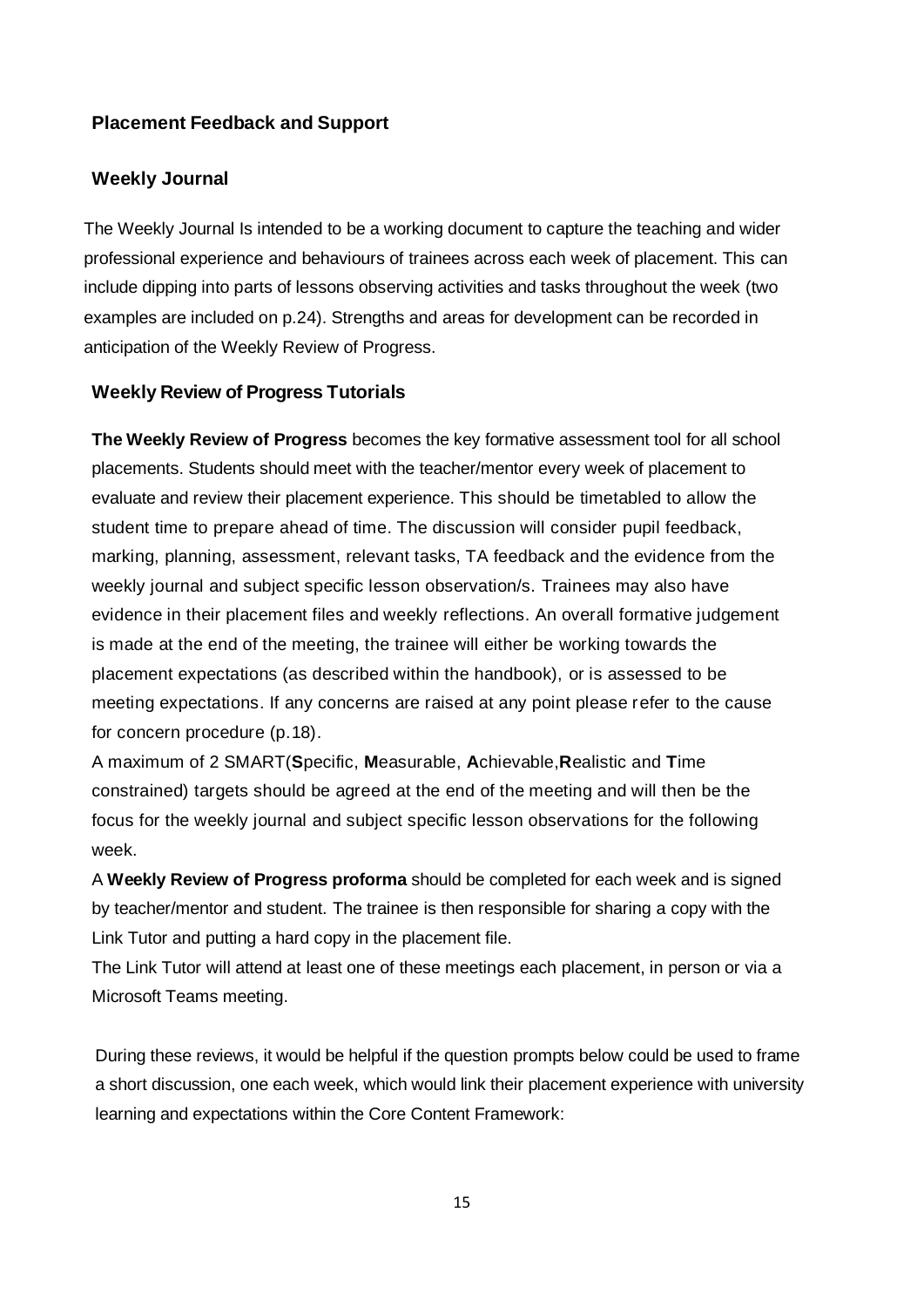#### **Early Stage of Training (BA (hons) Primary Education non-assessed)**

**The five focus areas (B**ehaviour management**, C**urriculum**, A**ssessment**, Pe**dagogy **and Pr**ofessional behaviours**) are those which we assess the trainees against and informs their end of placement report**

| Week   | <b>Question Focus</b>                                                                                                          | Links to university-based training                                                                                                                                                                                                                       |
|--------|--------------------------------------------------------------------------------------------------------------------------------|----------------------------------------------------------------------------------------------------------------------------------------------------------------------------------------------------------------------------------------------------------|
| Week 1 | Consider the university- based behaviour<br>B<br>management and theory training. What aspect has<br>had the most impact?       | Trainees will have had university-based<br>focussed lectures and tutorials on theories of<br>successful behaviour management strategies<br>and suggested academic reading, plus an<br>expert input from one of our partnership<br>schools                |
| Week 2 | How has the National Curriculum informed your<br>C.<br>placement schools' curriculum design?                                   | Examination of curricular design and theory<br>during Curriculum Studies module and<br>Enhanced Curriculum Studies module.                                                                                                                               |
| Week 3 | C How do expert colleagues consider and impact on<br>early literacy/reading to ensure all pupils can access<br>the curriculum? | Training on general principles of BR@P<br>intervention. Accredited intervention training<br>for reading. English lectures exploring theory<br>and practice related to English teaching,<br>reading. Specific phonic training.                            |
| Week 4 | A How do expert colleagues consider pupils' prior<br>learning when planning to impact on pupils' learning<br>and progress?     | University based training on inclusive practice<br>and assessment for learning principles and<br>theory, including using LOs and success<br>criteria. Subject specific assessment<br>principles. Assessing individual pupils through<br>an intervention. |

#### **Students experiencing difficulties**

Students who experience problems or difficulties on placement should speak in the first instance to the host class teacher or school and/or mentor and highlight the problem(s). The problem(s) may be able to be solved at school level without any other support. Students should contact their Link Tutor after this if they need further support and advice.

Class teachers/ mentors who are concerned about any aspect of a student's placement should refer to the cause for concern procedure that follows.

#### **Cause for Concern Procedure**

#### **Cause for concern is intended to be a developmental and supportive process**

A cause for concern will be raised when:

• a trainee's teaching, for any reason, is not developing as expected; for example, if a trainee 'plateaus' and there is no evidence of further progress or development in the quality of their teaching;

• a trainee struggles professionally or personally to make progress;

• a trainee fails to demonstrate high standards of personal and professional conduct (Teachers' Standards Part Two: Personal and professional conduct).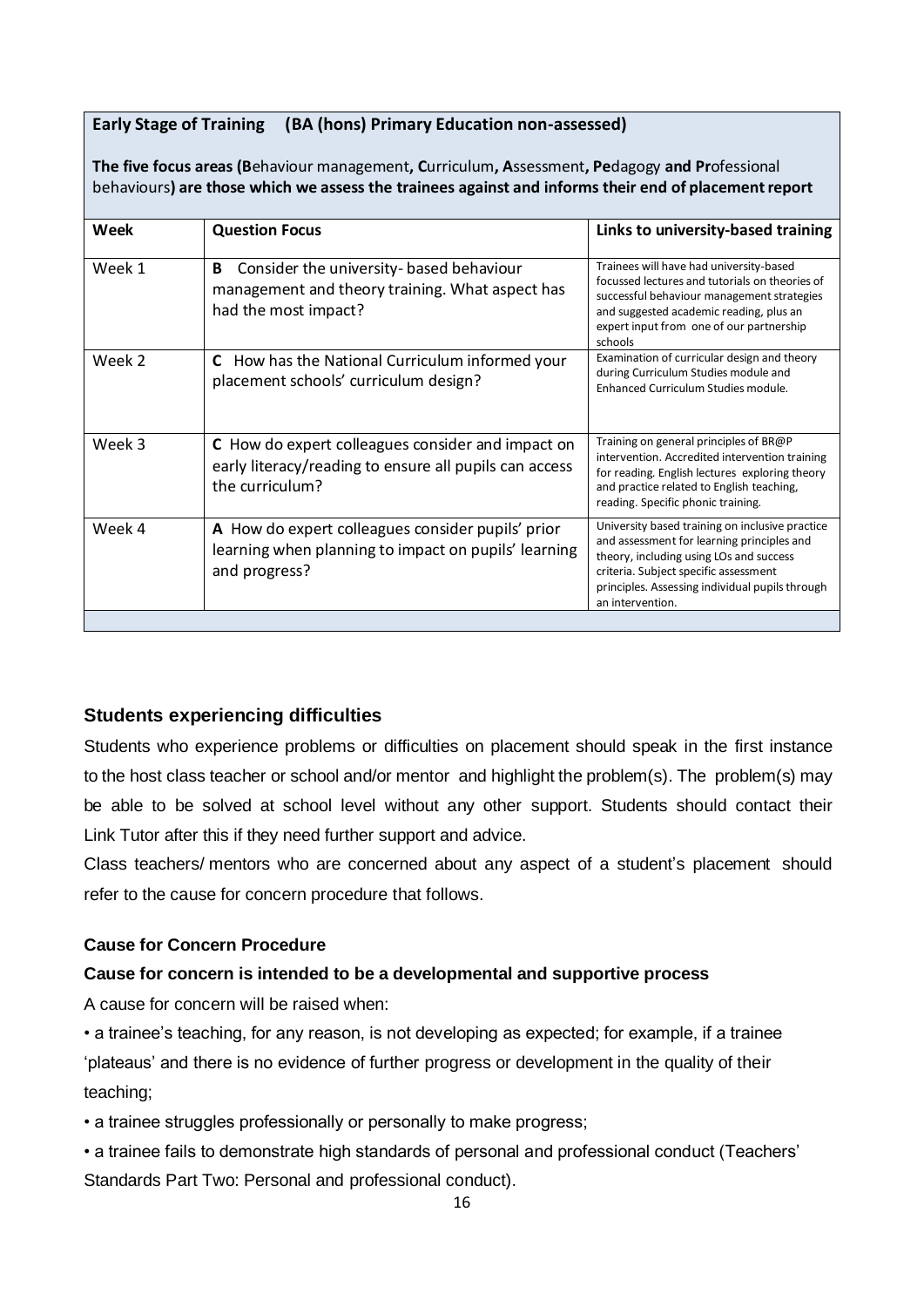Specifically, a cause for concern:

• can be raised at any stage of the programme;

• will usually relate to specific aspects of the trainee's teaching and be characterised by a lack of expected progress by the trainee against the ITE curriculum or by a lack of impact on outcomes for pupils.

#### **Targets to support a cause for concern procedure**

• Targets for improvement must be explicitly linked to area(s) of concern in the trainee's teaching, mastery of the ITE curriculum, impact on outcomes for pupils or ability to uphold the expectations in Part Two of the Teachers' Standards;

• Targets will require agreed actions for both the trainee and all those working with them in the training programme;

• The setting and revision of targets must be based on the review of the full range of evidence; there must be clear correlation between the identified issues and the targets set;

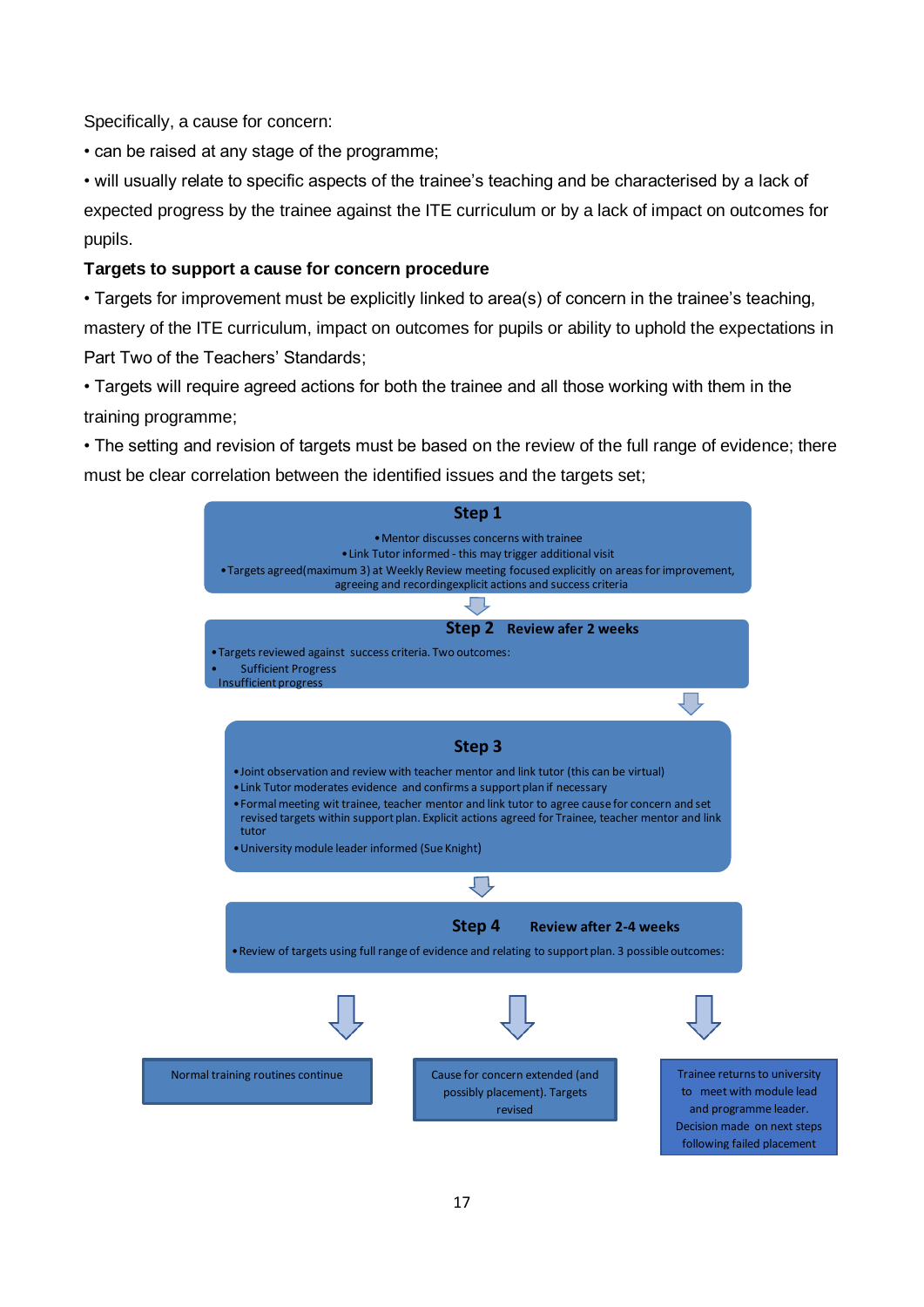

### **The School Placement Files**

Students will keep two files during the placement which they are expected to have in school with them at all times. The files are professional working documents kept by the student and constitute an evidence base for the student's performance on placement. The files are particularly useful as evidence of an ability to evaluate, plan, manage and organise. They can provide evidence of recording pupil progress and personal progress.

- The student must establish their files before the start of the placement and always have them available for scrutiny to all parties concerned with the placement, namely; teachers/mentor, Senior Management Team, university Link Tutor and the External Examiner;
- The files are working documents and may contain annotations, post-it notes and additional material from the student, teachers and University Link Tutors;
- The files should be well organised and presented and clearly divided into sections;
- They should be up to date and sufficiently detailed;
- Files may be shared with other schools at parity meetings to be arranged by the link tutor towards the end of the placement.

## **Content of the Files**

**File 1 - Planning and Assessment File -** a daily working document, containing all planning and assessment information, including annotations and resources as appropriate

**File 2 - School Context File –** contains all relevant contextual information, including required school policies.

## **Planning and Preparation Checklist**

Students should read through the following checklist when beginning the planning process and again when a detailed plan is in place. In time, the considerations contained here will become automatic. In Phase 1 we would expect class teachers to support students with this process. All planning should be on the Northumbria template.

- $\Box$  Do you know exactly what you want the children to learn in each part of the lesson/activity?
- $\Box$  Have you thought about how you will make sure children know and understand the learning objectives?
- $\Box$  What is the children's prior learning?
- $\Box$  Have you considered the kind of questions the children may ask and the misunderstandings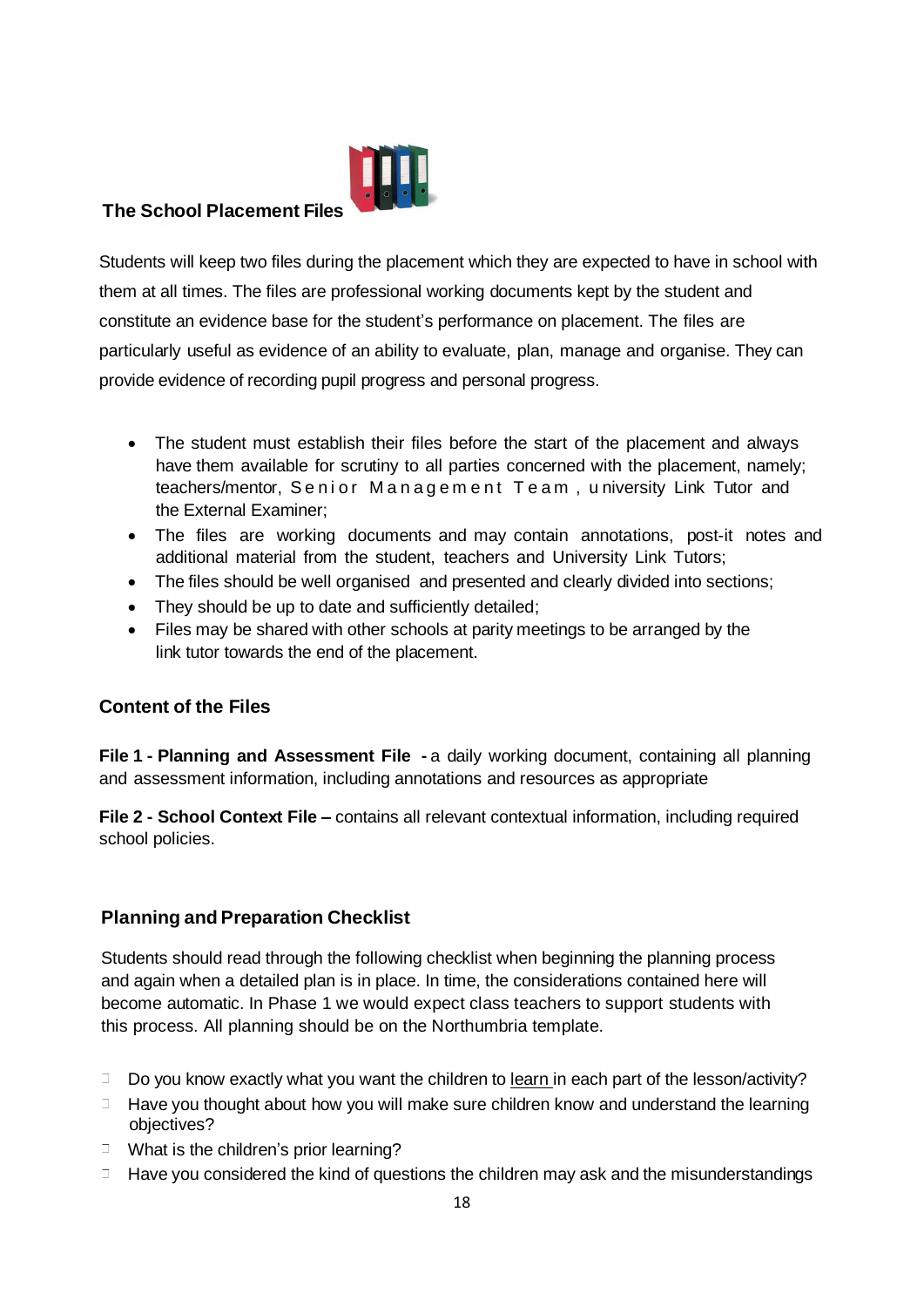they may have?

- <sup>1</sup> Have you thought about the key information you will need to explain and how you will do this?
- $\Box$  Have you thought about the key vocabulary you need to teach and key questions you need to ask?
- $\Box$  Do you know what the children will DO in each part of the lesson/activity?
- Do you know how you will make the success criteria clear to the children?
- $\Box$  Have you thought about where and with whom the children will work?
- $\Box$  Have you checked the resources you will need?
- $\Box$  Have you thought about how you will ensure that all the children are all involved in the lesson/activity?
- $\Box$  Have you considered how you will support learning (special needs) or extend learning (more able children)?
- $\Box$  Have you thought what your role, and possibly that of other adults, will be during each part of the lesson/activity?

## **Lesson Pl an Evaluations**

All lessons taught should be evaluated **on the lesson plans** and, should consider the following points:

- achievement of learning outcomes:
- pupils' learning and their work;
- relationships:
- organisation and management of the whole lesson;
- organisation and management of a particular phase within the lesson;
- use and effectiveness of resources;
- use of teaching methods;
- discipline and control of class or groups;
- management of or behaviour of individual pupils;
- aspects of delivery, such as pace of lesson;
- aspects of the lesson, such as the appropriateness of the content and its match with the pupils' needs;
- introductions and conclusions to teaching episodes:
- work with teachers, with and within teams;
- work and relationships with other adults in the classroom / in the school;
- use of questioning, explaining, discussion, instruction;
- awareness and use of the learning environment;
- the use of time the student's and the pupils.

**Weekly evaluations** should also be kept by the student. A good weekly evaluation will be dated, analytical and not descriptive. It should reflect on how specific aspects of your teaching have impacted

on children's learning and should begin to explore ways in which this should influence your subsequent planning and teaching. It should also include an overall summary of the extent to which children have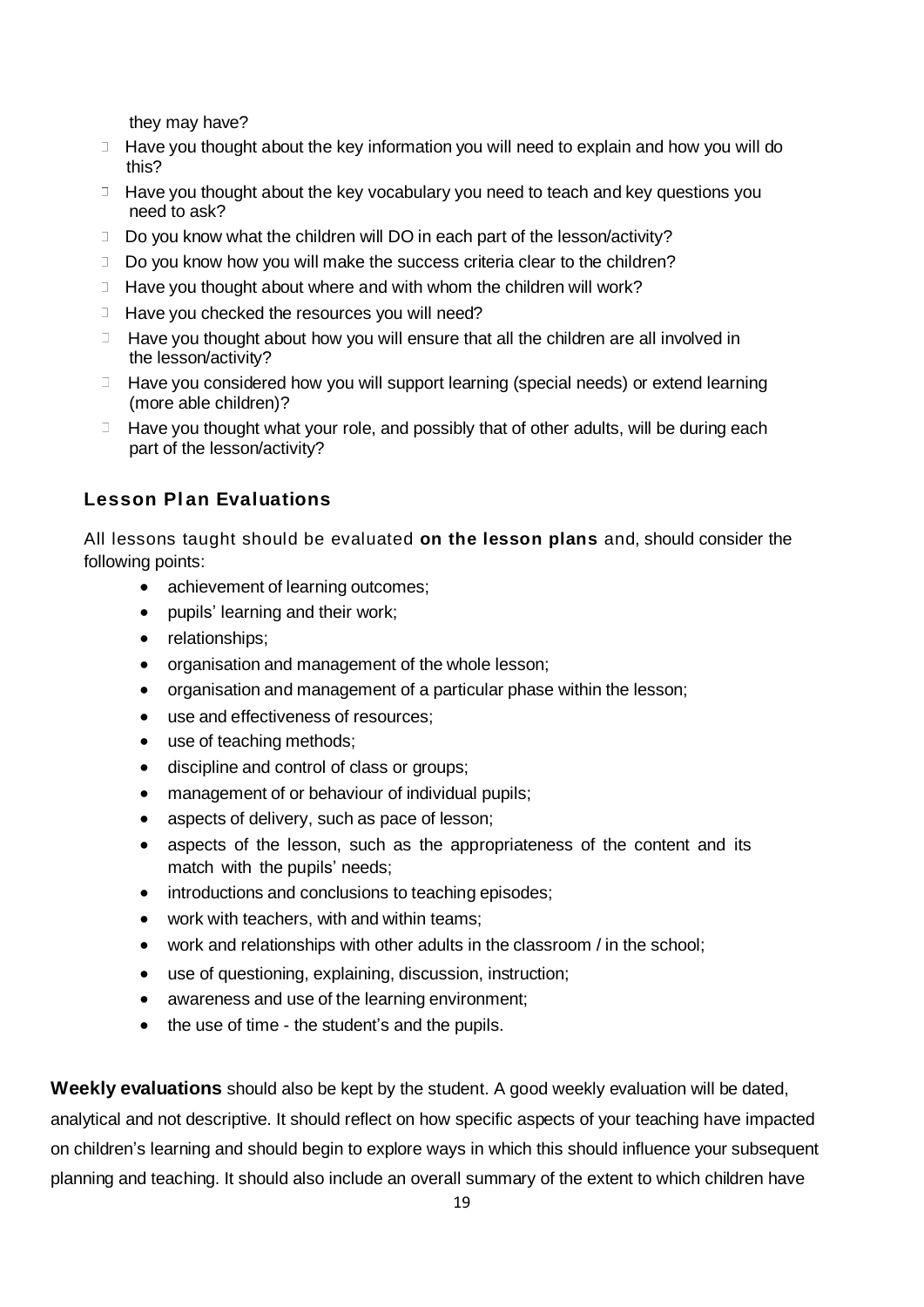met their learning outcomes through the week. In most cases a minimum of one side of A4 at font size 12 would be considered appropriate for a weekly evaluation. These should be printed out and put into your placement file.

#### **Peer Observations**

In addition, students should carry out one peer observation per week on their paired partner. They should observe their partner teaching a lesson for approximately 10 minutes and feedback using the peer observation schedule.

Where students are not paired with a partner in a classroom, they will benefit from team planning and teaching with the class teacher. The class teacher can assume the role of the other student during class lessons, as below, and should carry out and complete the peer observation in addition to the Weekly Journal and any subject specific observations. These should be evidenced in placement files.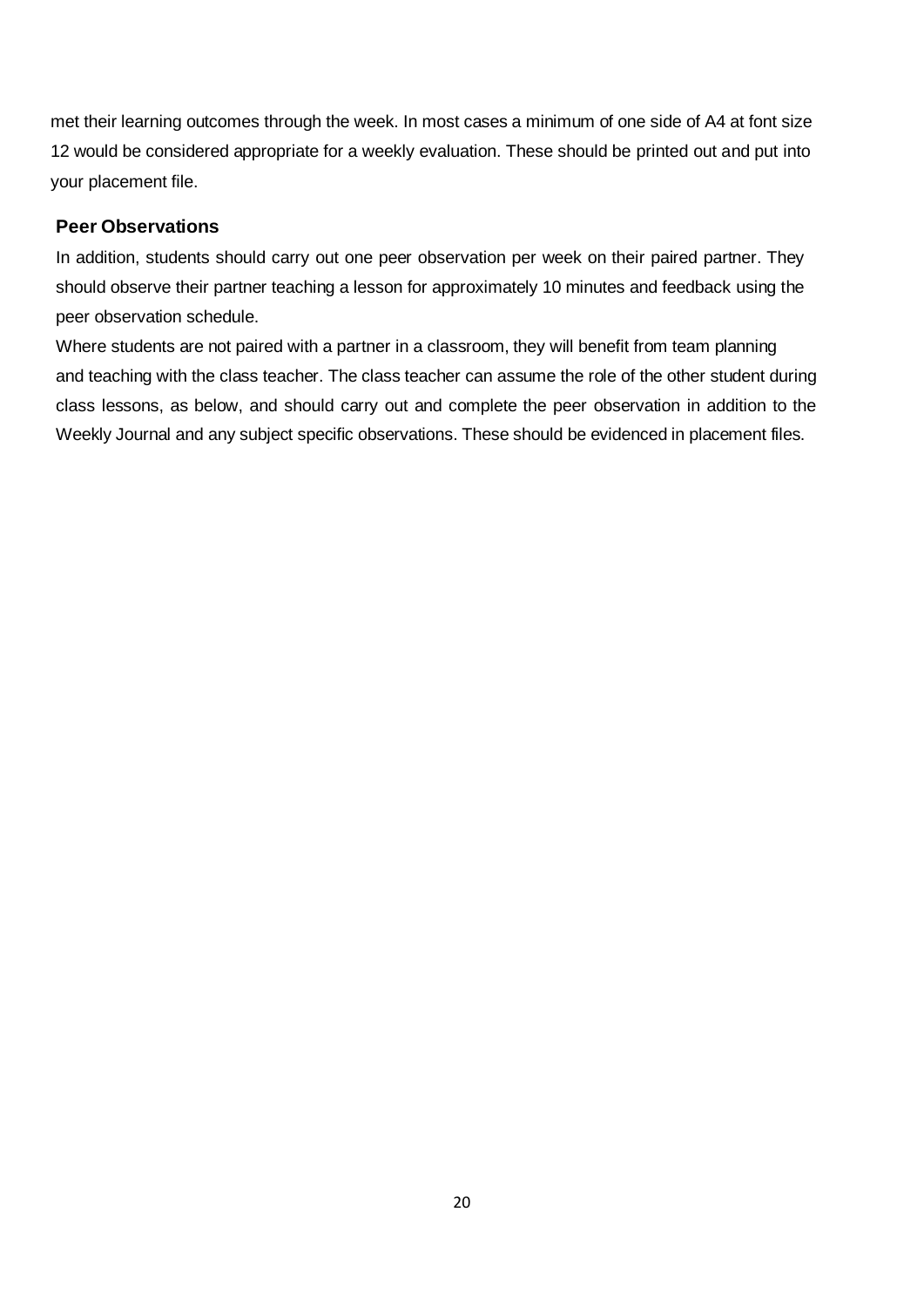# **Assessment expectations for both 4 week non assessed and assessed intervention placements**

| Stage 1<br>Initial non-assessed placement and assessed placements BA2                                                                         |                                                                                                                                                                    |                                                                                                                                                                                                                                                                                                                          |  |
|-----------------------------------------------------------------------------------------------------------------------------------------------|--------------------------------------------------------------------------------------------------------------------------------------------------------------------|--------------------------------------------------------------------------------------------------------------------------------------------------------------------------------------------------------------------------------------------------------------------------------------------------------------------------|--|
| <b>University based provision</b>                                                                                                             | <b>School based provision</b>                                                                                                                                      | <b>Student expectations</b>                                                                                                                                                                                                                                                                                              |  |
| To understand assessment for<br>$\bullet$<br>learning (AfL)                                                                                   | Model the process of setting<br>$\bullet$<br>and assessing against<br>appropriate Learning<br>Objectives and success                                               | To make clear to learners the<br>purposes of activities and tasks<br>To relate all learning to Learning                                                                                                                                                                                                                  |  |
| <b>Introduction to using Learning</b><br>Objectives and success criteria<br>for each taught lesson                                            | criteria in the core subjects<br><b>Share class and school</b>                                                                                                     | Objectives and clear success<br>criteria                                                                                                                                                                                                                                                                                 |  |
| Assess - Plan - Do - Review<br>cycle of learning                                                                                              | marking systems and model<br>detailed marking in the core<br>subjects                                                                                              | To involve learners in their own<br>and peers' learning                                                                                                                                                                                                                                                                  |  |
|                                                                                                                                               | <b>Explain how the marking</b><br>feeds into future planning,<br>teaching and assessment                                                                           | To provide oral and written<br>feedback that is accurate,<br>supportive and constructive                                                                                                                                                                                                                                 |  |
| <b>Understand the different forms</b>                                                                                                         | <b>Explain how this information</b><br>is shared with parents                                                                                                      | To use questioning in order to<br>further and deepen learners'<br>understanding                                                                                                                                                                                                                                          |  |
| of formative and summative<br>assessment                                                                                                      | <b>Assist in the initial</b><br>identification of 4/2 focus<br>children to demonstrate a                                                                           | Use assessment and evaluation<br>of pupils' learning to inform<br>their planning                                                                                                                                                                                                                                         |  |
| <b>Gather evidence for 4 focus</b><br>children -<br>focus children - BA2                                                                      | range of ability within the<br>class                                                                                                                               | To assess the learning of<br>intervention children                                                                                                                                                                                                                                                                       |  |
| Detailed assessment of<br>intervention children, tracking<br>progress over each lesson<br>taught on the colour coded<br>tracker (see example) | <b>Share information regarding</b><br>reporting to parents. Show<br>an example report and allow<br>student to observe<br>teacher/parent meetings as<br>appropriate | Begin to assess the learning of 4<br>focus children. Set a baseline by<br>gathering a range of evidence<br>and prior assessments. Then<br>collate detailed evidence of<br>progress over time. This should<br>include reading (including<br>phonics), speaking and listening<br>(as relevant), writing and<br>mathematics |  |
| Northumbria<br><b>University</b><br>NEWCASTLE                                                                                                 |                                                                                                                                                                    | To mark the children's work<br>after all taught lessons using the<br>class/school policy                                                                                                                                                                                                                                 |  |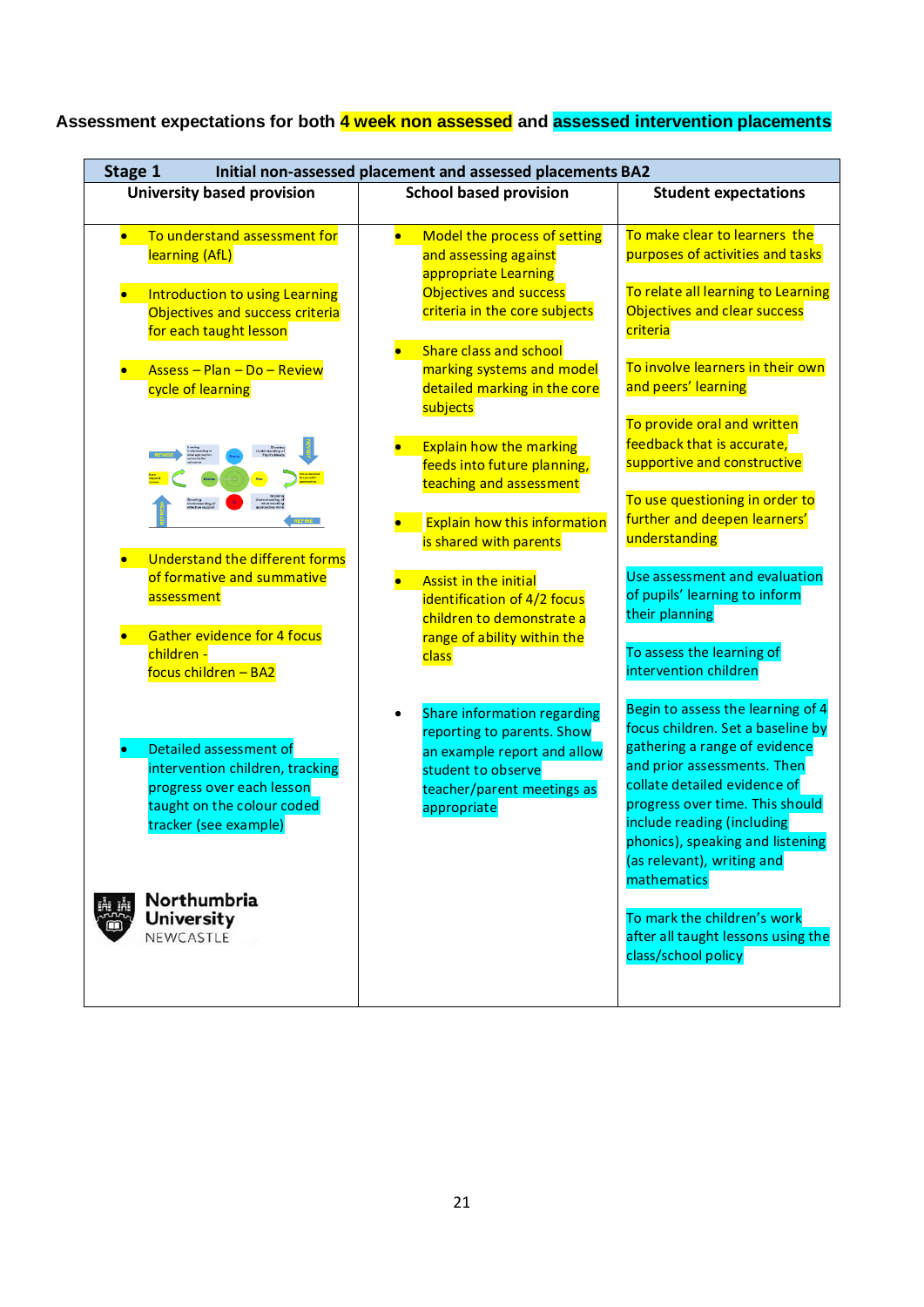# **Subject Focussed Lesson Observation**

|                                         | Learning objective may be appropriate but not<br>explained or put into context sufficiently.                                                                                          | Appropriate learning objective and success criteria<br>visible (if age appropriate). These may not be fully<br>explained or referred to during the lesson.                                                                                 | Appropriate and clear learning objective with<br>success criteria explained. These are visible and<br>referred to throughout the lesson.                                                                                         | Challenging and appropriate learning objectives are<br>contextualised. Links are made with other aspects of<br>pupils' learning. Success criteria are used effectively to<br>evidence progress.                                                                                                          |
|-----------------------------------------|---------------------------------------------------------------------------------------------------------------------------------------------------------------------------------------|--------------------------------------------------------------------------------------------------------------------------------------------------------------------------------------------------------------------------------------------|----------------------------------------------------------------------------------------------------------------------------------------------------------------------------------------------------------------------------------|----------------------------------------------------------------------------------------------------------------------------------------------------------------------------------------------------------------------------------------------------------------------------------------------------------|
| Leaming, Teaching & Assessment          | No defined plenary or opportunity created for<br>pupils to reflect on their learning.                                                                                                 | Minimal or rushed plenary time. This may be used<br>as an opportunity for self-assessment against the<br>learning objective but may not explore how the<br>teaching has supported pupil progress. No reference<br>made to future learning. | Plenaries are used to recap and extend learning or<br>address misconceptions. Pupils are beginning to<br>explain what they have learn and are supported as<br>they consider how this links to future learning.                   | Plenaries are used effectively as an opportunity for<br>pupils to assess their own learning and consider the<br>work of others. Pupils are given opportunities to<br>explain how they have made progress. Trainee sums<br>up by making explicit links to the next lesson.                                |
|                                         | Little evidence of questions being used to support<br>pupil learning.                                                                                                                 | Trainee beginning to use questions to support<br>understanding and encourage learning.                                                                                                                                                     | Open and differentiated questioning used to<br>encourage full responses, with opportunities for<br>pupils to justify their thoughts.                                                                                             | Learning is supported by a high quality dialogue and<br>the confident use of differentiated questioning. All<br>pupils are challenged to think and fully supported as<br>they are encouraged to contribute to the discussion                                                                             |
|                                         | Learning objective is not reflected by the planned<br>activities. Little evidence of learning being<br>supported by interactive teaching strategies. Pupils<br>are generally passive. | Teaching and learning activities reflect the intended<br>learning objective. Pupil learning and engagement is<br>supported by interactive teaching strategies.                                                                             | Pupils are engaged and eager to learn. Activities<br>and teaching input support pupils of all abilities in<br>making progress.                                                                                                   | Pupils are consistently and effectively supported and<br>make progress as a result. Outstanding teaching and<br>stimulating resources promote engagement and a love<br>of learning.                                                                                                                      |
|                                         | Little or no awareness of pupils' capabilities or how<br>to develop knowledge through effective use of<br>lesson time.                                                                | Some awareness of pupils' capabilities and prior<br>learning. Trainee demonstrates an ability to use the<br>lesson to extend pupil knowledge and<br>understanding.                                                                         | Pupil learning is supported by teaching that is<br>responsive and adaptable. Feedback to learners<br>helps them to understand what they need to do to<br>move improve.                                                           | Lesson time is used to maximum effect. Pupil learning<br>and progress is assured by teaching that is responsive<br>and adaptable. Feedback to pupils reflects the trainee's<br>understanding of individual capabilities and their next<br>steps to learning.                                             |
| Pupil progress & Learning               | No evidence to suggest that the trainee<br>understands how and when to differentiate<br>appropriately. Pupil learning and progress are<br>inhibited.                                  | Trainee understands the needs of individuals and<br>groups, and how to provide differentiated support<br>that enables learning.                                                                                                            | Consistently uses a range of differentiated<br>approaches to enable pupil learning. Trainee is able<br>to use strategies to challenge and motivate where<br>attainment might be low.                                             | Consistent and effective differentiation ensures that all<br>pupils make progress. Well planned activities are<br>inclusive of all pupils showing the trainees' ability to<br>give them access to the lesson as well as extending<br>their current stage of development.                                 |
|                                         | Learning is not supported by effective teaching<br>strategies. Pupils often passive.                                                                                                  | Strategies and activities modelled support pupil<br>learning. The classroom environment and resources<br>support pupil progress.                                                                                                           | Trainee is confident in modelling a range of<br>strategies that support learning. Creative use of<br>resources ensures that pupils are engaged and able<br>to make progress.                                                     | Learning is supported throughout the lesson by<br>effective modelling that scaffolds and supports all<br>pupils. High quality resources are differentiated and<br>ensure all learners make progress.                                                                                                     |
| ē<br>Subject<br>Knowledge/Pu<br>Leaming | Trainee's knowledge of the subject/curriculum area<br>is weak and inhibits pupil learning.                                                                                            | Pupil learning is supported by secure<br>subject/curriculum knowledge. Trainee is able to<br>foster an interest in the subject and address<br>misconceptions.                                                                              | Pupil learning and interest is enhanced by the<br>trainee's subject knowledge and curriculum<br>expertise. Trainee draws on this to provide a range<br>of explanations so that pupils develop a body of<br>knowledge and skills. | Pupil learning and understanding is extended by the<br>trainee who draws confidently and enthusiastically on<br>their own subject/curriculum knowledge. The trainee<br>recognises where misconceptions may arise and is<br>proactive in addressing these to ensure all pupils make<br>expected progress. |
| Behaviour for Learning                  | Learning is inhibited as the trainee does not<br>demonstrate high expectations of behaviour or<br>employ effective strategies.                                                        | Trainee has high expectations of behaviour and<br>uses a range of strategies including praise,<br>sanctions and rewards to maintain the learning<br>environment.                                                                           | Pupils clearly understand expectations and<br>respond well to the consistent and effective use of<br>praise, support and behaviour management<br>strategies. A calm working environment conducive<br>to learning.                | Sustained and targeted use of praise, support and<br>behaviour management strategies. High quality<br>dialogue engages all pupils resulting in a purposeful<br>learning environment.                                                                                                                     |
|                                         | Pupils unaware of what they have to do/what they<br>are learning.                                                                                                                     | Pupils understand what they are learning and are<br>generally focused on the task.                                                                                                                                                         | Pupils are motivated to learn and engage<br>enthusiastically with the tasks and activities.                                                                                                                                      | All pupils are fully engaged in their learning. The trainee<br>channels this enthusiasm effectively and ensures that<br>pupils understand the purpose of the lesson and how<br>this builds on what they already know.                                                                                    |
|                                         | Additional adults not used consistently or<br>effectively during the lesson.                                                                                                          | Resources are prepared and used appropriately<br>throughout the lesson. This includes the deployment<br>of additional adults working in the classroom.                                                                                     | Pupil learning is supported by the effective use of<br>resources and involvement of additional adults<br>working in the classroom.                                                                                               | Pupil learning is fully supported by additional adults<br>who contribute to maximum effect in different phases of<br>the lesson. The trainee works collaboratively to ensure<br>all pupils are supported in making progress.                                                                             |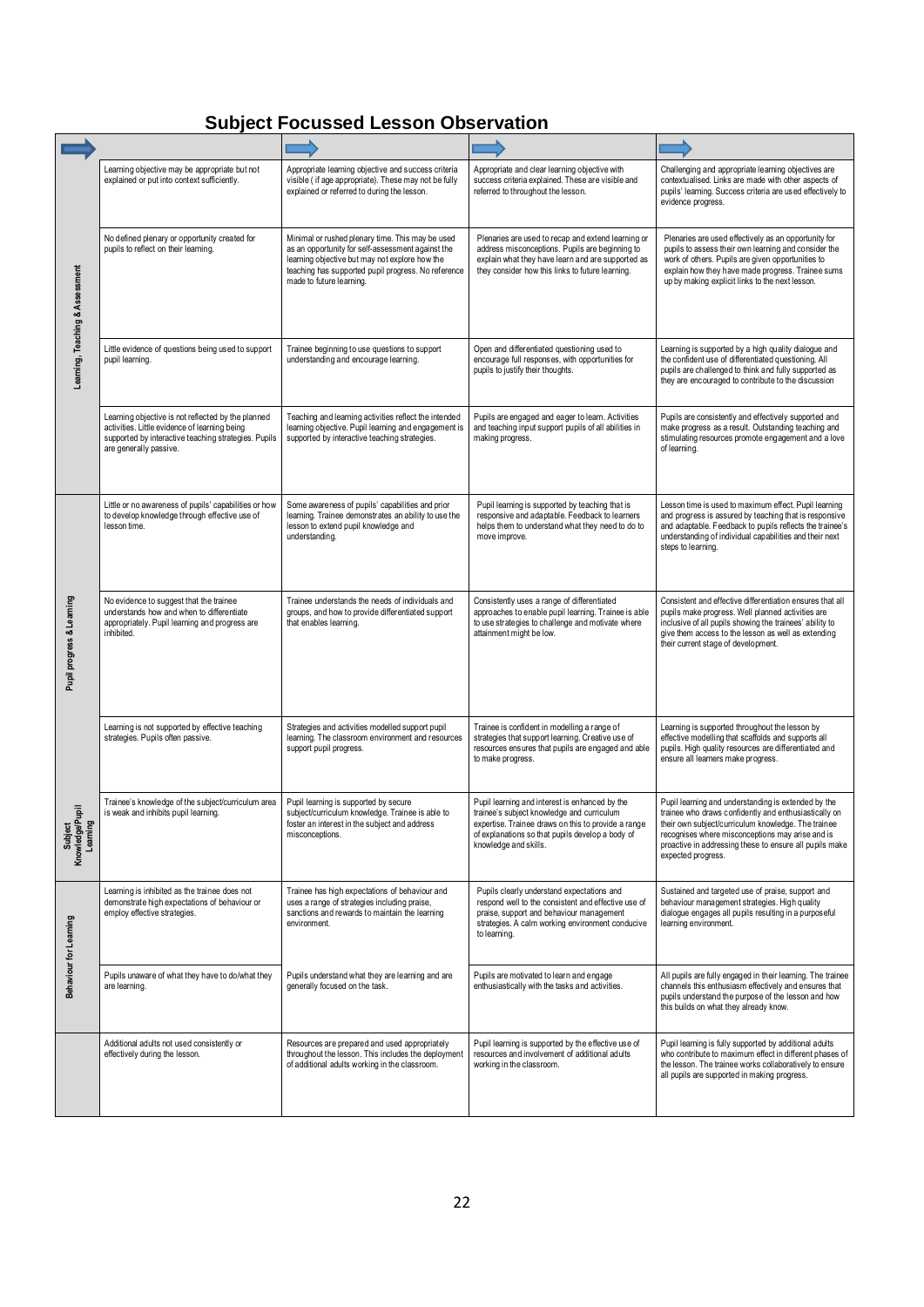| <b>Trainee Name</b>  | Date    |  |
|----------------------|---------|--|
| Observer             | Time    |  |
| <b>Subject Focus</b> | KS/Year |  |

| Focus and context of observation                                                                                                                           |
|------------------------------------------------------------------------------------------------------------------------------------------------------------|
| Mentor will have discussed this with the trainee prior to observation. Reference should be made to current targets set in weekly review.                   |
|                                                                                                                                                            |
|                                                                                                                                                            |
| Summary of key strengths following observation:                                                                                                            |
|                                                                                                                                                            |
|                                                                                                                                                            |
|                                                                                                                                                            |
| Learning, Teaching & Assessment:                                                                                                                           |
|                                                                                                                                                            |
|                                                                                                                                                            |
|                                                                                                                                                            |
|                                                                                                                                                            |
|                                                                                                                                                            |
|                                                                                                                                                            |
|                                                                                                                                                            |
|                                                                                                                                                            |
|                                                                                                                                                            |
|                                                                                                                                                            |
| <b>Pupil Progress &amp; Learning:</b>                                                                                                                      |
|                                                                                                                                                            |
|                                                                                                                                                            |
|                                                                                                                                                            |
|                                                                                                                                                            |
|                                                                                                                                                            |
|                                                                                                                                                            |
|                                                                                                                                                            |
|                                                                                                                                                            |
|                                                                                                                                                            |
|                                                                                                                                                            |
| Subject Knowledge & Pupil Learning:                                                                                                                        |
|                                                                                                                                                            |
|                                                                                                                                                            |
|                                                                                                                                                            |
|                                                                                                                                                            |
|                                                                                                                                                            |
|                                                                                                                                                            |
|                                                                                                                                                            |
|                                                                                                                                                            |
|                                                                                                                                                            |
| <b>Behaviour for Learning:</b>                                                                                                                             |
|                                                                                                                                                            |
|                                                                                                                                                            |
|                                                                                                                                                            |
|                                                                                                                                                            |
|                                                                                                                                                            |
|                                                                                                                                                            |
|                                                                                                                                                            |
|                                                                                                                                                            |
|                                                                                                                                                            |
|                                                                                                                                                            |
| Specific targets to enable trainees to make progress, including subject specific targets. Please include any                                               |
|                                                                                                                                                            |
| strategies you recommend; these will be used to inform feedback in the weekly review of progress.                                                          |
|                                                                                                                                                            |
|                                                                                                                                                            |
|                                                                                                                                                            |
|                                                                                                                                                            |
| (During teaching, students should consistently demonstrate appropriate behaviours and attitudes as identified within Part 2 of the 2012 Teacher Standards) |
|                                                                                                                                                            |
|                                                                                                                                                            |
|                                                                                                                                                            |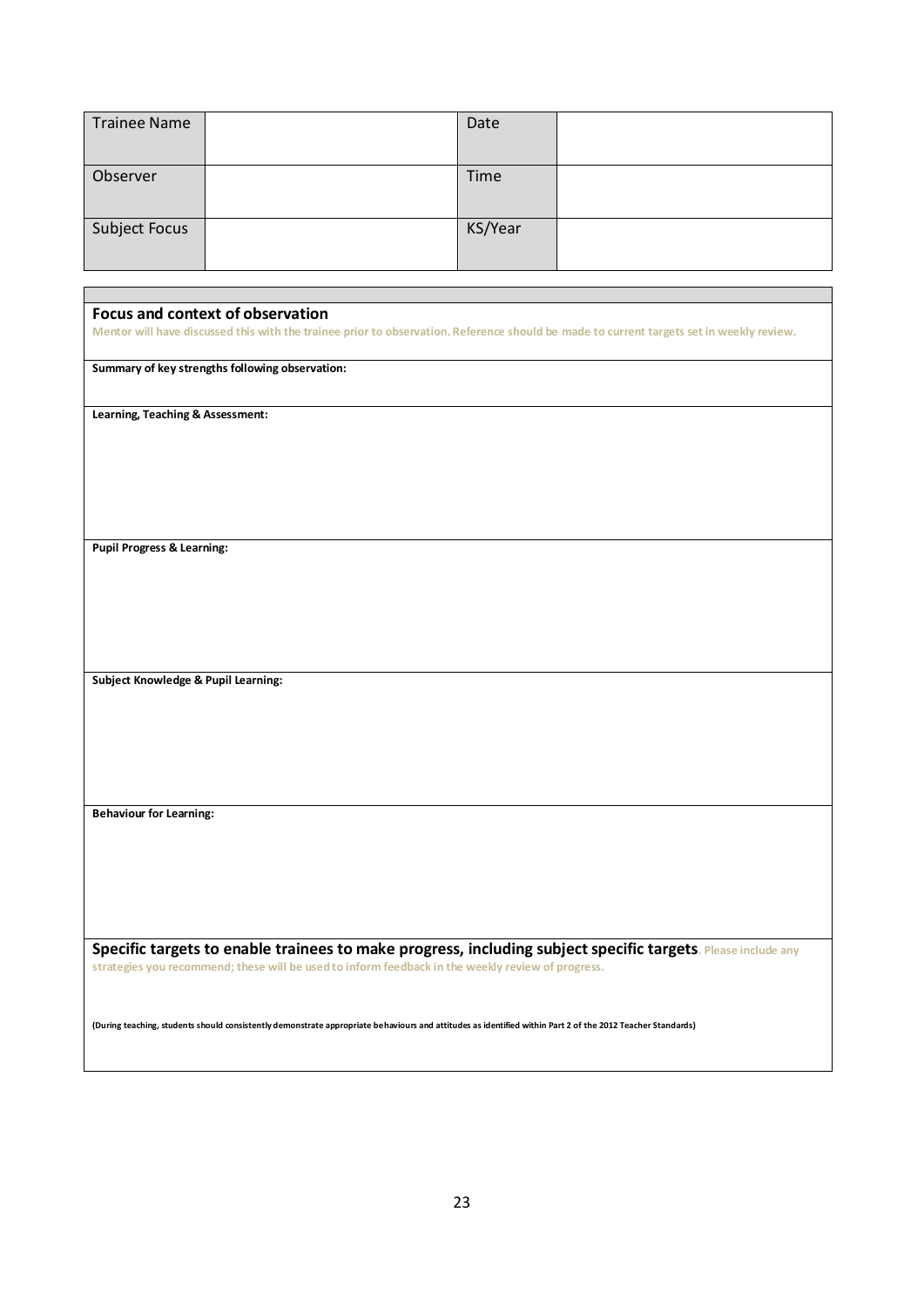

## **Weekly Review of Progress with class-based/school mentor**

| <b>Trainee Name:</b>             |  |
|----------------------------------|--|
|                                  |  |
|                                  |  |
|                                  |  |
| <b>Review of week beginning:</b> |  |
|                                  |  |
|                                  |  |

| Trainee points for discussion                                  |                                                                                                                                                                                                                                                                                                                                                                                    |  |  |
|----------------------------------------------------------------|------------------------------------------------------------------------------------------------------------------------------------------------------------------------------------------------------------------------------------------------------------------------------------------------------------------------------------------------------------------------------------|--|--|
| Trainee: Bullet point areas of strength (ahead of the meeting) |                                                                                                                                                                                                                                                                                                                                                                                    |  |  |
|                                                                |                                                                                                                                                                                                                                                                                                                                                                                    |  |  |
|                                                                | Trainee: Bullet point areas for development (ahead of the meeting)                                                                                                                                                                                                                                                                                                                 |  |  |
|                                                                |                                                                                                                                                                                                                                                                                                                                                                                    |  |  |
|                                                                | <b>Mentor Evaluation</b>                                                                                                                                                                                                                                                                                                                                                           |  |  |
| Please comment on evidence in<br>relation to these areas:      | <b>Comments</b>                                                                                                                                                                                                                                                                                                                                                                    |  |  |
| Discussion with trainee/ self-<br>evaluation of learning       | To support this discussion, trainees should draw upon:<br><b>Placement files</b><br>$\bullet$<br>Individual Learning & Development Portfolio(ILDP)<br>$\bullet$<br>Revision of previous targets<br>$\bullet$<br>Developing subject knowledge<br>$\bullet$<br>Lesson observation/weekly journal feedback<br>$\bullet$<br>Additional evidence trainee wishes to present<br>$\bullet$ |  |  |
| Discussion with learners                                       |                                                                                                                                                                                                                                                                                                                                                                                    |  |  |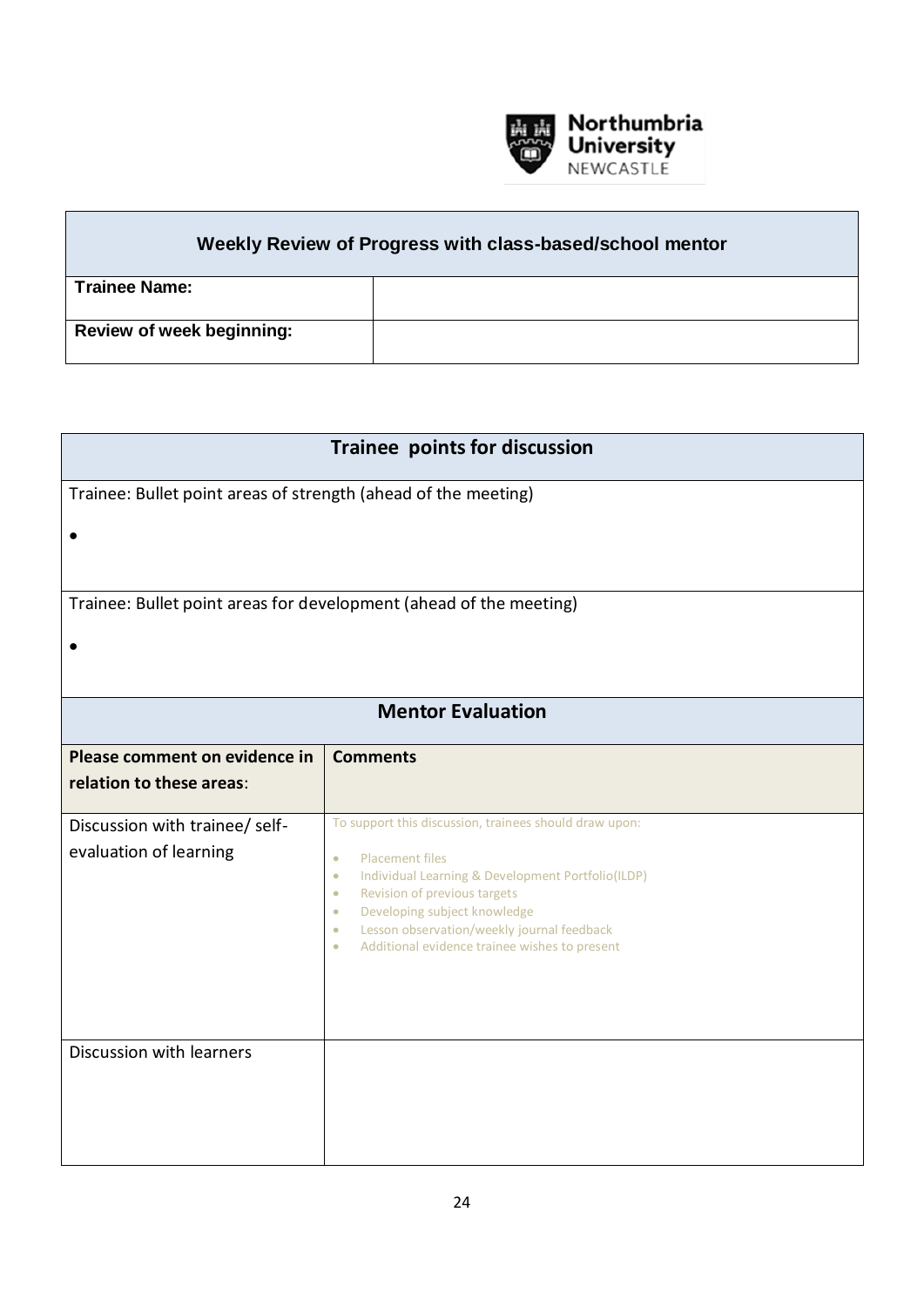| Discussion with TA/other adult                              |                                                                                                                                                              |
|-------------------------------------------------------------|--------------------------------------------------------------------------------------------------------------------------------------------------------------|
|                                                             |                                                                                                                                                              |
|                                                             |                                                                                                                                                              |
|                                                             |                                                                                                                                                              |
| Learners responses within<br>lessons and in books/pieces of |                                                                                                                                                              |
| work                                                        |                                                                                                                                                              |
|                                                             |                                                                                                                                                              |
|                                                             |                                                                                                                                                              |
| Quality of marking and feedback                             |                                                                                                                                                              |
|                                                             |                                                                                                                                                              |
|                                                             |                                                                                                                                                              |
|                                                             |                                                                                                                                                              |
| Trainees' assessment and                                    | Please also comment here on self-organisation and preparation                                                                                                |
| planning records.                                           |                                                                                                                                                              |
|                                                             |                                                                                                                                                              |
|                                                             |                                                                                                                                                              |
| Observations of teaching and                                | Evidenced in the Weekly Journal and at least one detailed lesson observation                                                                                 |
| learning                                                    |                                                                                                                                                              |
|                                                             |                                                                                                                                                              |
|                                                             |                                                                                                                                                              |
|                                                             |                                                                                                                                                              |
| Tasks if prescribed                                         | Trainees should refer to university-based content and how this has informed their own<br>learning and developing subject knowledge/mastery of the curriculum |
|                                                             |                                                                                                                                                              |
|                                                             |                                                                                                                                                              |
|                                                             |                                                                                                                                                              |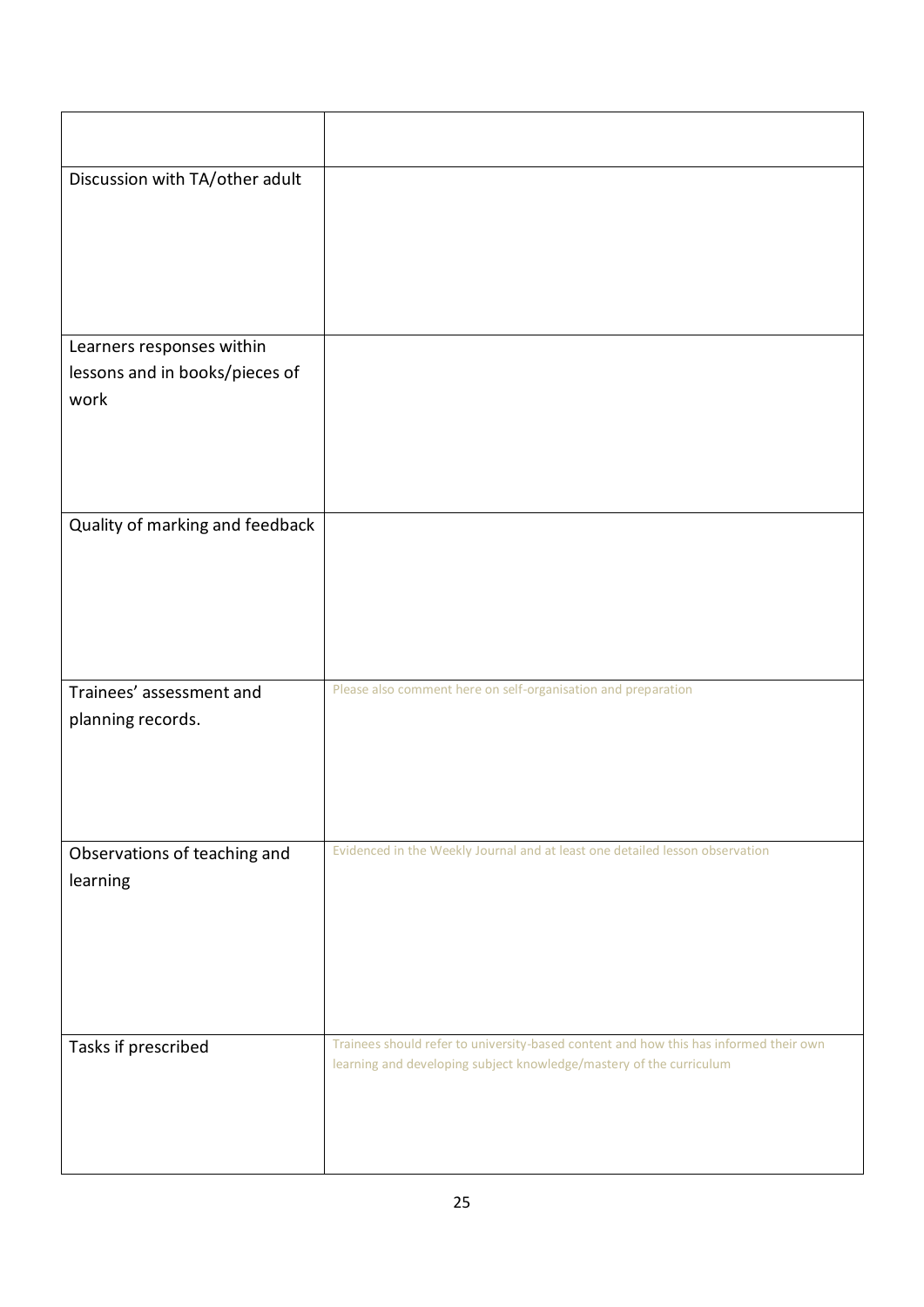| Other                                                                        | This could include:<br>School based CPD<br>$\bullet$<br>Activities related to standard 8 of the Teachers' Standards, (Fulfilling professional<br>$\bullet$<br>responsibilities) and Part 2 (Personal and professional conduct) |                            |                                   |  |
|------------------------------------------------------------------------------|--------------------------------------------------------------------------------------------------------------------------------------------------------------------------------------------------------------------------------|----------------------------|-----------------------------------|--|
| <b>Overall Judgement</b>                                                     |                                                                                                                                                                                                                                |                            |                                   |  |
| Using the range of evidence make an overall judgement on progress this week: |                                                                                                                                                                                                                                |                            |                                   |  |
| Working towards Expectation                                                  |                                                                                                                                                                                                                                | <b>Meeting Expectation</b> |                                   |  |
| Targets agreed for the week ahead                                            |                                                                                                                                                                                                                                |                            |                                   |  |
| <b>Target</b>                                                                |                                                                                                                                                                                                                                | <b>Action</b>              | <b>Support</b>                    |  |
|                                                                              |                                                                                                                                                                                                                                | (How will you do this?)    | (What support might you<br>need?) |  |
|                                                                              |                                                                                                                                                                                                                                |                            |                                   |  |
|                                                                              |                                                                                                                                                                                                                                |                            |                                   |  |
|                                                                              |                                                                                                                                                                                                                                |                            |                                   |  |
| <b>Signed</b>                                                                |                                                                                                                                                                                                                                |                            |                                   |  |
| Mentor                                                                       |                                                                                                                                                                                                                                |                            |                                   |  |
| Trainee                                                                      |                                                                                                                                                                                                                                |                            |                                   |  |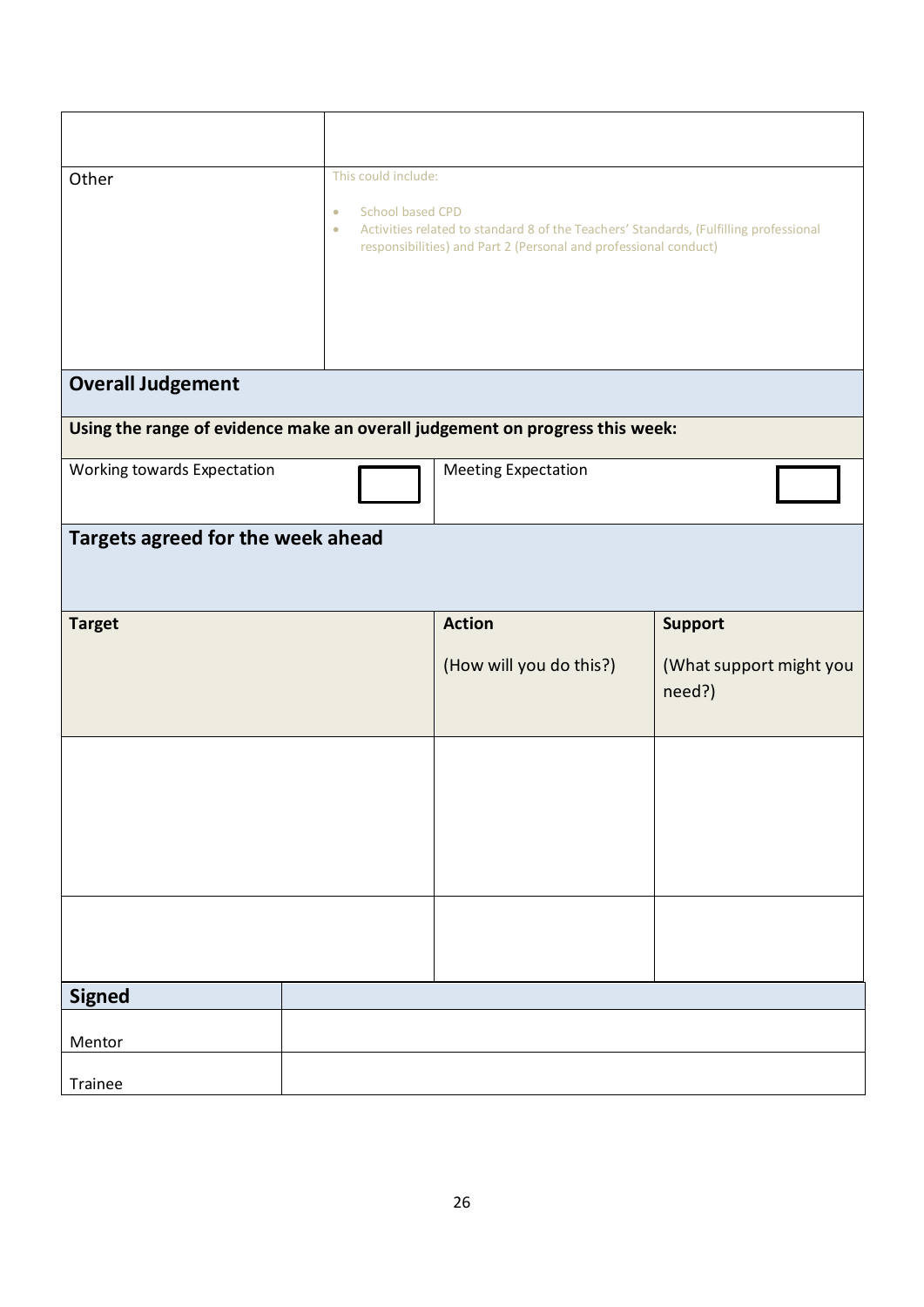#### **Placement Report Forms**

• This placement require a report with formative feedback against each of the assessed areas (professional behaviours, curriculum, pedagogy, assessment, behaviour management, plus any additional comments). This needs to be signed by trainee and teacher/mentor and shared with the link tutor who will sign it and may wish to add a comment. A hard copy of this form should be given to the student at the end of each phase which they will need to add to their placement file a, upload to Blackboard site TE6661 and put onto their ILDP.



**Initial Teacher Education Placement Report**

**Please complete this electronically and share with the Link Tutor. The final version should be signed by the School Mentor, Link Tutor and Trainee. The Trainee will upload a copy to Blackboard and their ILDP.** 

| Name of student:                                                                                  |  |
|---------------------------------------------------------------------------------------------------|--|
| Dates of placement:                                                                               |  |
| Name of school/setting:                                                                           |  |
| Year group:                                                                                       |  |
| School Training Co-ordinator                                                                      |  |
| Mentor:                                                                                           |  |
| Link Tutor:                                                                                       |  |
| Number of days absent:                                                                            |  |
| Please comment on the following areas using evidence from the Weekly Review of Progress meetings: |  |
| <b>Professional behaviours</b>                                                                    |  |
| Made valuable contributions to the wider life of<br>the school.                                   |  |
| Had appropriate discussions with key members of                                                   |  |
| the senior leadership team (For example, SENCO,                                                   |  |
| subject leads, pastoral lead.)                                                                    |  |
| Taken part in CPD sessions and the impact these                                                   |  |
| may have had on development.                                                                      |  |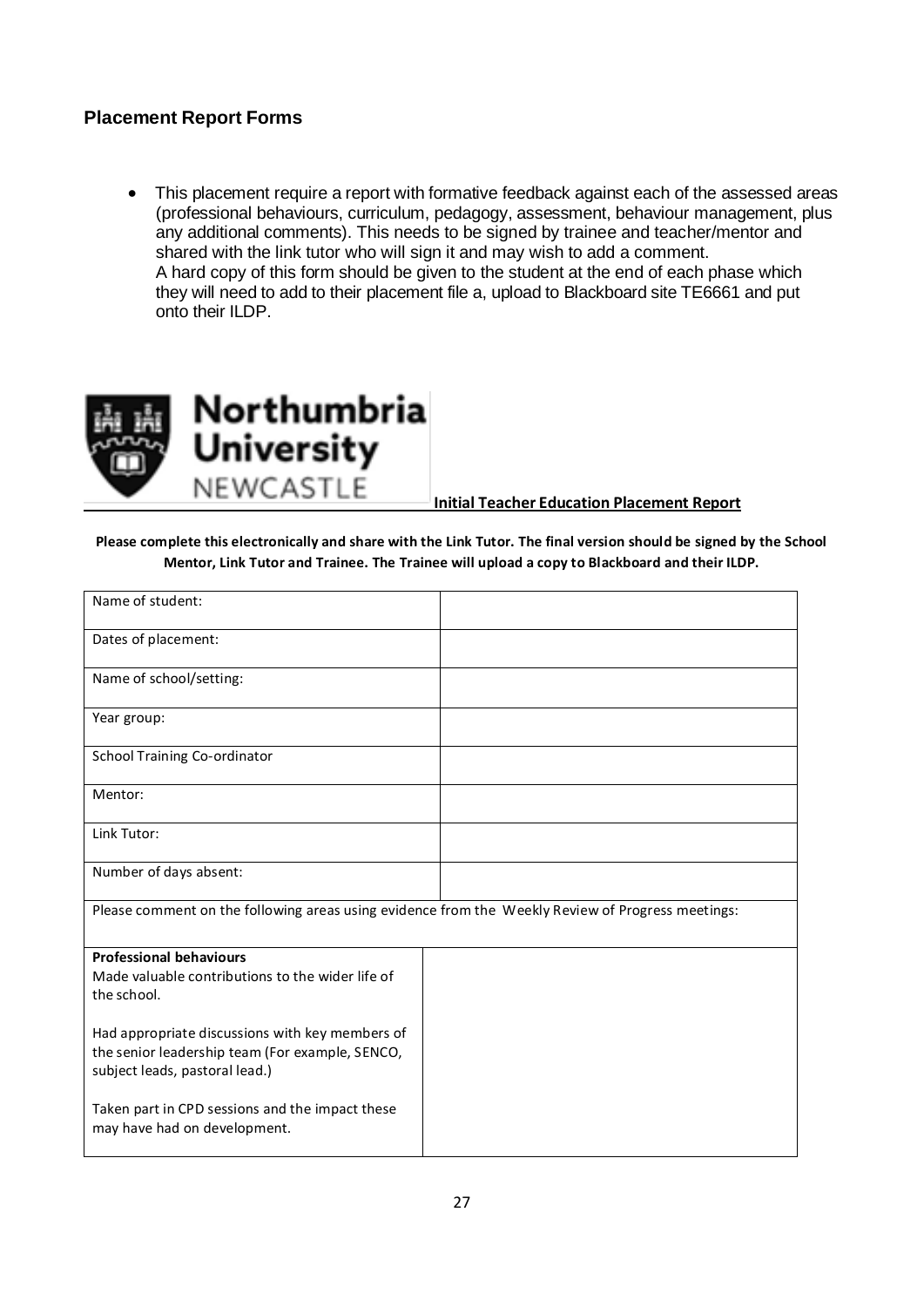| <b>Judgement for Professional Behaviours overall</b>                                                                             | <b>Working Towards</b><br>Expectation(WTE) | <b>Meeting</b><br><b>Expectation(ME)</b> |  |
|----------------------------------------------------------------------------------------------------------------------------------|--------------------------------------------|------------------------------------------|--|
| whilst on placement.                                                                                                             |                                            |                                          |  |
| theory and training received at university and                                                                                   |                                            |                                          |  |
| Demonstrated professionalism in relation to the                                                                                  |                                            |                                          |  |
| Experiences of working with parents, carers and<br>families.                                                                     |                                            |                                          |  |
| Responded to or witnessed a safeguarding incident<br>appropriately.                                                              |                                            |                                          |  |
| When working with Teaching Assistants/other<br>adults, steps taken to maximise their impact on<br>pupils' learning and progress. |                                            |                                          |  |

| Curriculum<br>Familiarised themselves with the school<br>curriculum.                                                                                                                                                                                      |            |    |  |
|-----------------------------------------------------------------------------------------------------------------------------------------------------------------------------------------------------------------------------------------------------------|------------|----|--|
| All planning and teaching within the classroom is<br>linked tightly to school's curriculum. Understands<br>the term 'a carefully sequenced and coherent<br>curriculum'.                                                                                   |            |    |  |
| Developed confidence in all relevant areas of<br>subject knowledge and understands the impact of<br>this on the ability to impact on pupils' learning and<br>progress. This includes developing understanding<br>of the National Curriculum expectations. |            |    |  |
| Understands how expert colleagues sequence<br>learning to ensure that pupils are able to link new<br>ideas to their existing knowledge. Beginning to<br>plan lessons to incorporate this concept.                                                         |            |    |  |
| Understands how both the university-based<br>training and school-led training/experiences have<br>helped them become confident in the teaching of<br>Early Reading (including Systematic Synthetic<br>Phonics).                                           |            |    |  |
| Developed a range of teaching strategies to<br>engage and enthuse pupils, especially in relation<br>to understanding what they are<br>learning and why.                                                                                                   |            |    |  |
| Curriculum knowledge judgement overall                                                                                                                                                                                                                    | <b>WTE</b> | ME |  |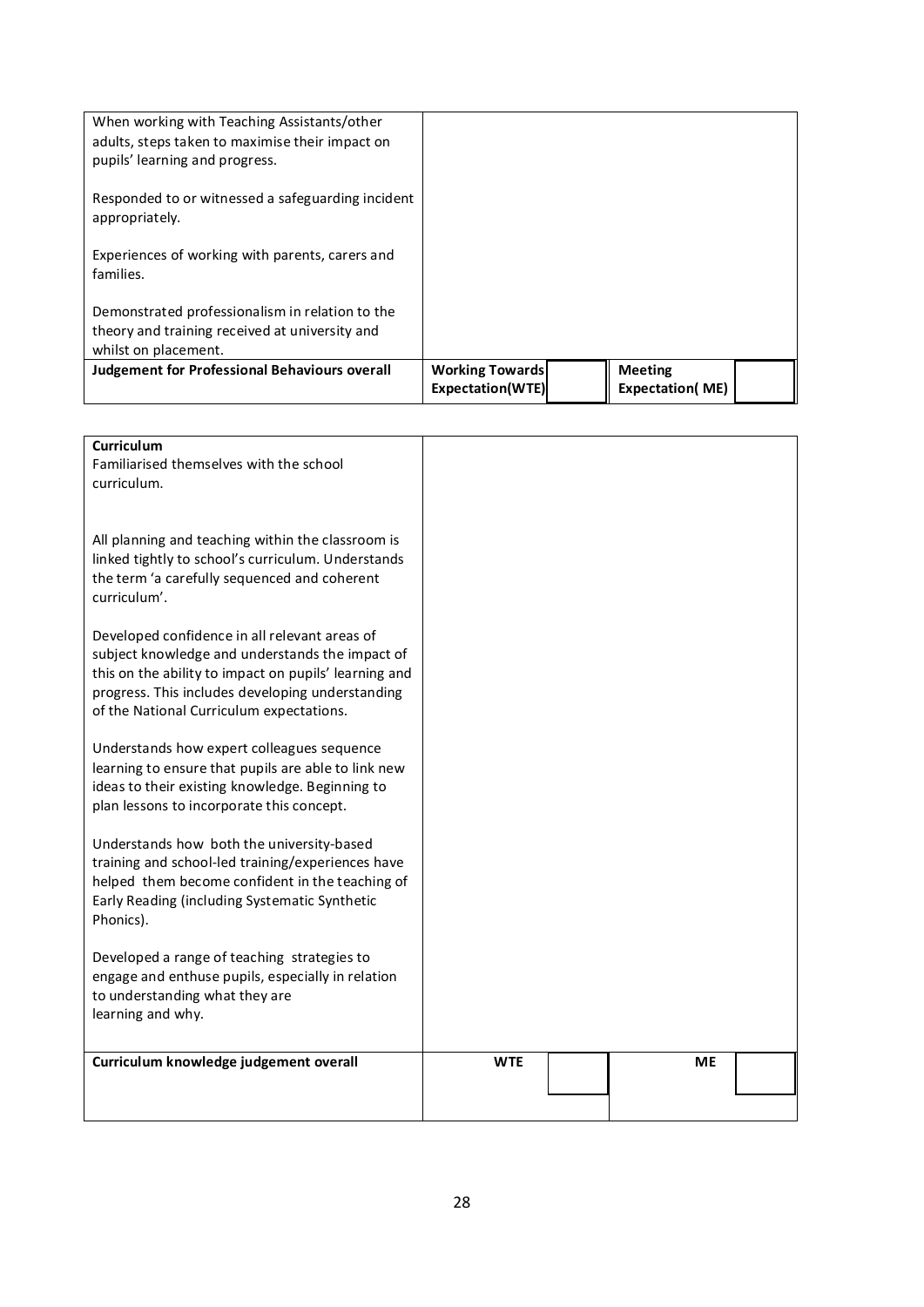| Pedagogy                                                                                               |            |    |  |
|--------------------------------------------------------------------------------------------------------|------------|----|--|
| Awareness of the grouping of pupils for different                                                      |            |    |  |
| purposes and understands the most effective                                                            |            |    |  |
| methods to impact pupils'                                                                              |            |    |  |
| learning and progress.                                                                                 |            |    |  |
|                                                                                                        |            |    |  |
| Breaks down complex concepts into smaller steps                                                        |            |    |  |
| in order to support pupils' learning and progress.                                                     |            |    |  |
| Uses appropriate questioning strategies to engage                                                      |            |    |  |
| pupils, to check their prior knowledge and assess                                                      |            |    |  |
| their understanding.                                                                                   |            |    |  |
|                                                                                                        |            |    |  |
| Demonstrates effective modelling and                                                                   |            |    |  |
| understands the impact of this on the pupils'                                                          |            |    |  |
| learning and progress.                                                                                 |            |    |  |
|                                                                                                        |            |    |  |
| Scaffolds teaching appropriately to impact on                                                          |            |    |  |
| pupils' learning and progress.                                                                         |            |    |  |
|                                                                                                        |            |    |  |
| Observed and used successful strategies when                                                           |            |    |  |
| working with SEND pupils within the class to                                                           |            |    |  |
| impact on their learning and progress. Is aware of                                                     |            |    |  |
| the SEND Code of Practice.                                                                             |            |    |  |
|                                                                                                        |            |    |  |
| When planning sequences of lessons, considers                                                          |            |    |  |
| working memory and metacognition of the pupils                                                         |            |    |  |
| within the class.                                                                                      |            |    |  |
|                                                                                                        |            |    |  |
|                                                                                                        |            |    |  |
| Pedagogy judgement overall                                                                             | <b>WTE</b> | ME |  |
|                                                                                                        |            |    |  |
|                                                                                                        |            |    |  |
| <b>Assessment</b>                                                                                      |            |    |  |
| Understands how high quality feedback, written                                                         |            |    |  |
| and verbal, has a significant impact on pupils'                                                        |            |    |  |
| learning and progress.                                                                                 |            |    |  |
|                                                                                                        |            |    |  |
| Understands the value of this feedback to impact                                                       |            |    |  |
| on the progress of a pupil or group of pupils,                                                         |            |    |  |
| planning opportunities to reflect on their learning.                                                   |            |    |  |
|                                                                                                        |            |    |  |
| Understands how formative assessment can be                                                            |            |    |  |
| used during teaching and how these assessments                                                         |            |    |  |
| impact on individuals and groups of pupils.                                                            |            |    |  |
|                                                                                                        |            |    |  |
| Consistently uses an appropriate Learning                                                              |            |    |  |
| Objective and assesses/ marks against this criteria                                                    |            |    |  |
| with clear feedback and 'next steps' for pupils.                                                       |            |    |  |
| Completes group/class progress trackers.                                                               |            |    |  |
|                                                                                                        |            |    |  |
| Understands the relationship between formative                                                         |            |    |  |
| and summative assessment and how they can                                                              |            |    |  |
| each support teaching and learning.                                                                    |            |    |  |
|                                                                                                        |            |    |  |
| Utilised whole school data about the pupils in the<br>class/es and understands how to make best use of |            |    |  |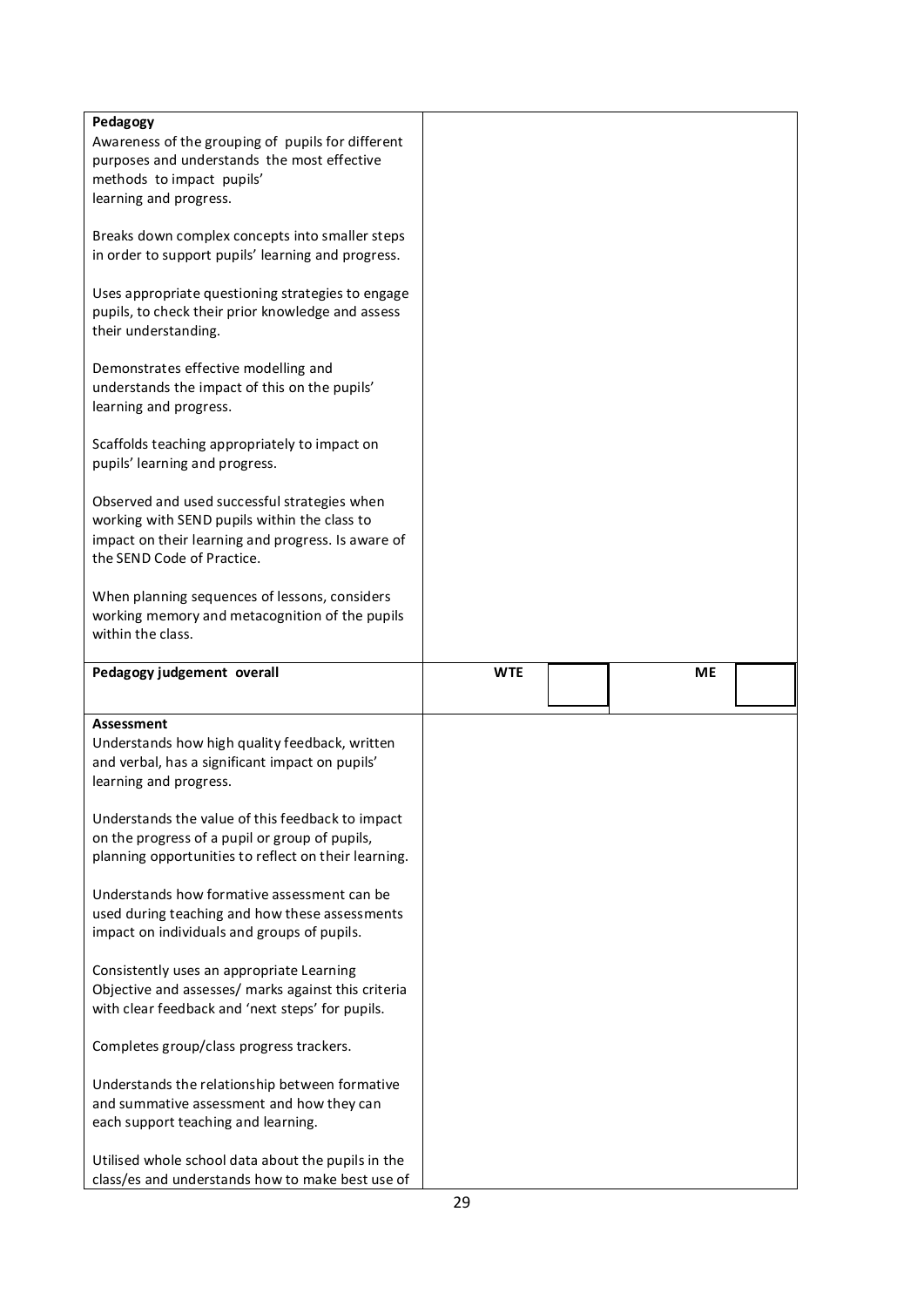| the data that is collected within the class/es or                       |                          |                  |           |  |
|-------------------------------------------------------------------------|--------------------------|------------------|-----------|--|
| across the school.                                                      |                          |                  |           |  |
|                                                                         |                          |                  |           |  |
| Understands what the most important elements in                         |                          |                  |           |  |
| effective and accurate assessment of pupils'<br>progress are.           |                          |                  |           |  |
| Assessment judgement overall                                            | <b>WTE</b>               |                  | <b>ME</b> |  |
|                                                                         |                          |                  |           |  |
|                                                                         |                          |                  |           |  |
| <b>Behaviour management</b>                                             |                          |                  |           |  |
| Adhered to school/ class behaviour policy to<br>manage pupil behaviour. |                          |                  |           |  |
|                                                                         |                          |                  |           |  |
| Promoted high expectations for all pupils in the                        |                          |                  |           |  |
| class/es with routines established to effectively                       |                          |                  |           |  |
| manage behaviour.                                                       |                          |                  |           |  |
|                                                                         |                          |                  |           |  |
| Maintains a positive classroom culture.                                 |                          |                  |           |  |
| Understands the relationship between having high                        |                          |                  |           |  |
| expectations and the impact this has on pupil                           |                          |                  |           |  |
| behaviour.                                                              |                          |                  |           |  |
|                                                                         |                          |                  |           |  |
| Is able to relate aspects of theory learned in                          |                          |                  |           |  |
| university-based to managing pupil                                      |                          |                  |           |  |
| behaviour successfully.                                                 |                          |                  |           |  |
| Awareness of the difference between intrinsic and                       |                          |                  |           |  |
| extrinsic rewards.                                                      |                          |                  |           |  |
|                                                                         |                          |                  |           |  |
|                                                                         |                          |                  |           |  |
| Behaviour management judgement overall                                  | <b>WTE</b>               |                  | <b>ME</b> |  |
|                                                                         |                          |                  |           |  |
| <b>Additional comments:</b>                                             |                          |                  |           |  |
|                                                                         |                          |                  |           |  |
|                                                                         |                          |                  |           |  |
|                                                                         |                          |                  |           |  |
|                                                                         |                          |                  |           |  |
| <b>Link Tutor comments:</b>                                             |                          |                  |           |  |
|                                                                         |                          |                  |           |  |
|                                                                         |                          |                  |           |  |
|                                                                         |                          |                  |           |  |
|                                                                         |                          |                  |           |  |
|                                                                         | <b>Suggested Targets</b> |                  |           |  |
|                                                                         |                          |                  |           |  |
| <b>SMART</b> target                                                     |                          | Actions required |           |  |
| 1.                                                                      |                          |                  |           |  |
|                                                                         |                          |                  |           |  |
|                                                                         |                          |                  |           |  |
| 2.                                                                      |                          |                  |           |  |